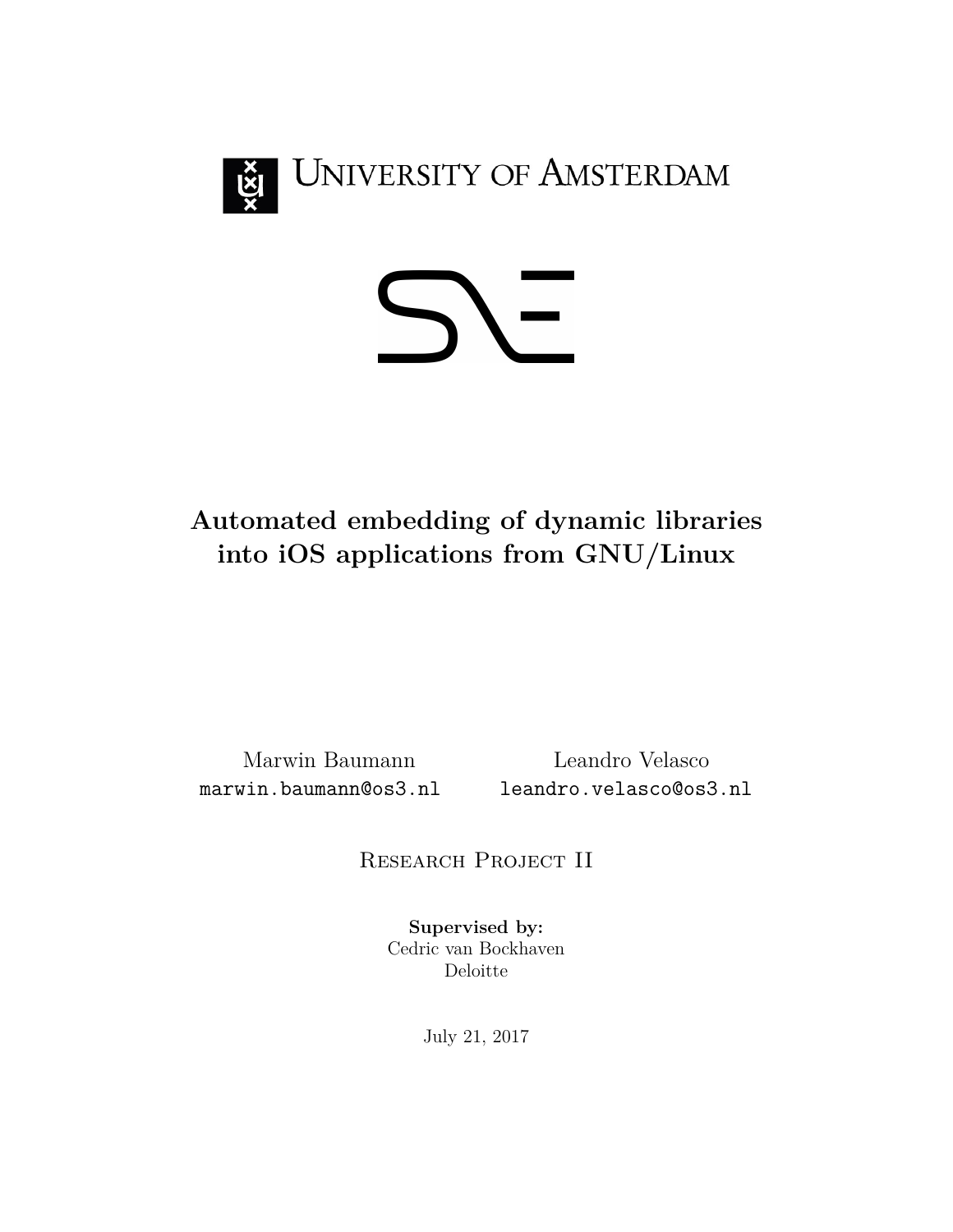#### **Abstract**

The need for mobile application security assessments has increased since more iOS applications are released every day. Multiple incidents have become public where applications violated the user's privacy, or provided functionality not allowed by the license agreement. Dynamic analysis of applications is used by security researchers because the source code is often not publicly available. Dynamic analysis enables monitoring the behavior of an application while it is being executed. A jailbroken iOS device is usually required in order to conduct the analysis. To overcome this limitation a dynamically linked library can be embedded into the target iOS application. This library enables the dynamic analysis for that application on a non-jailbroken device. This method is often used since jail-breaks for the latest iOS version are not always available. Moreover, it has become increasingly common that developers implement jail-break detection in their applications. The process of embedding dynamic libraries is mostly implemented by macOS native tools, is time consuming, and information about the inner workings of this process is scarce.

The work presented in this paper is aimed at overcoming these limitations by porting and automating this process from GNU/Linux. This would make security assessments more efficient and accessible to the open source community. Besides, by removing the requirement of macOS, security researchers could work with their preferred platform or run a GNU/Linux Virtual Machine. To accomplish our goal, we performed a theoretical analysis of the current state of the art, identified the different steps of the embedding process, and explored the way of implementing and automating each of the steps in GNU/Linux. In this report, we present an open sourced automated solution that we have developed and discuss about its applicability and limitations. We conclude that it is possible to automate from GNU/Linux the process of embedding a dynamic library into an existing iOS application.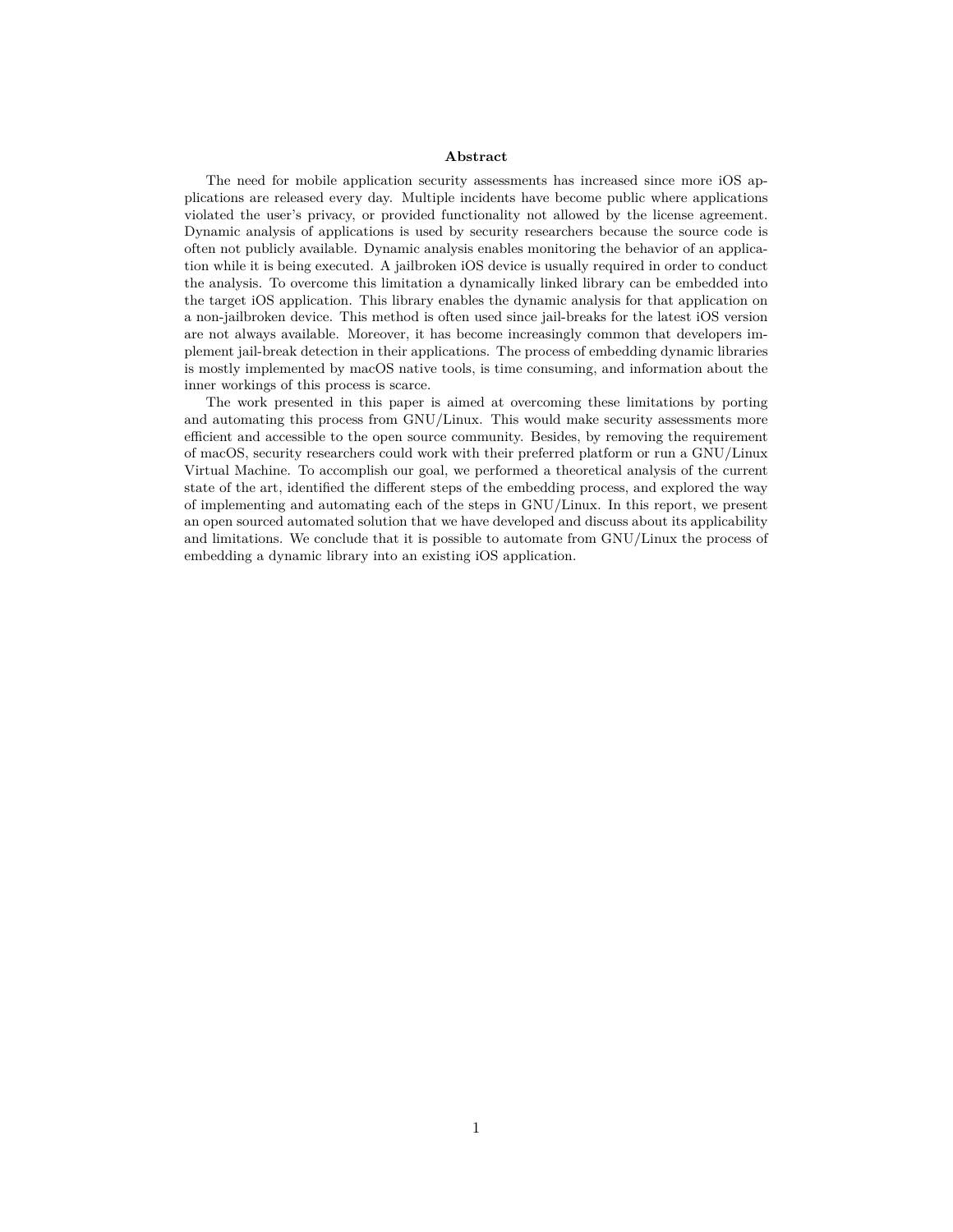# **Contents**

| 1        | Introduction<br>1.1<br>1.2                                                                                                                                              | 3<br>4<br>4    |  |  |  |
|----------|-------------------------------------------------------------------------------------------------------------------------------------------------------------------------|----------------|--|--|--|
| $\bf{2}$ | <b>Related Work</b>                                                                                                                                                     |                |  |  |  |
| 3        | <b>Approach and Methods</b><br>3.1                                                                                                                                      | 6<br>6         |  |  |  |
| 4        | <b>Application Acquisition</b>                                                                                                                                          | 7<br>8         |  |  |  |
| 5        | <b>Executable Modification</b><br>5.1                                                                                                                                   | 10<br>11       |  |  |  |
| 6        | Re-signing the iOS App Store Package<br>6.1                                                                                                                             | 12<br>13       |  |  |  |
| 7        | <b>Provisioning Profile Generation</b><br>7.1<br>Free Apple account $\ldots \ldots \ldots \ldots \ldots \ldots \ldots \ldots \ldots \ldots \ldots \ldots \ldots$<br>7.2 | 15<br>16<br>16 |  |  |  |
| 8        | Install the iOS App Store Package<br>8.1<br>8.2                                                                                                                         | 18<br>18<br>19 |  |  |  |
| 9        | Automation                                                                                                                                                              | 20             |  |  |  |
|          | 10 Discussion and Future Work                                                                                                                                           |                |  |  |  |
|          | 11 Conclusion                                                                                                                                                           |                |  |  |  |
|          | Appendices                                                                                                                                                              |                |  |  |  |
|          | A Clutch                                                                                                                                                                | 29             |  |  |  |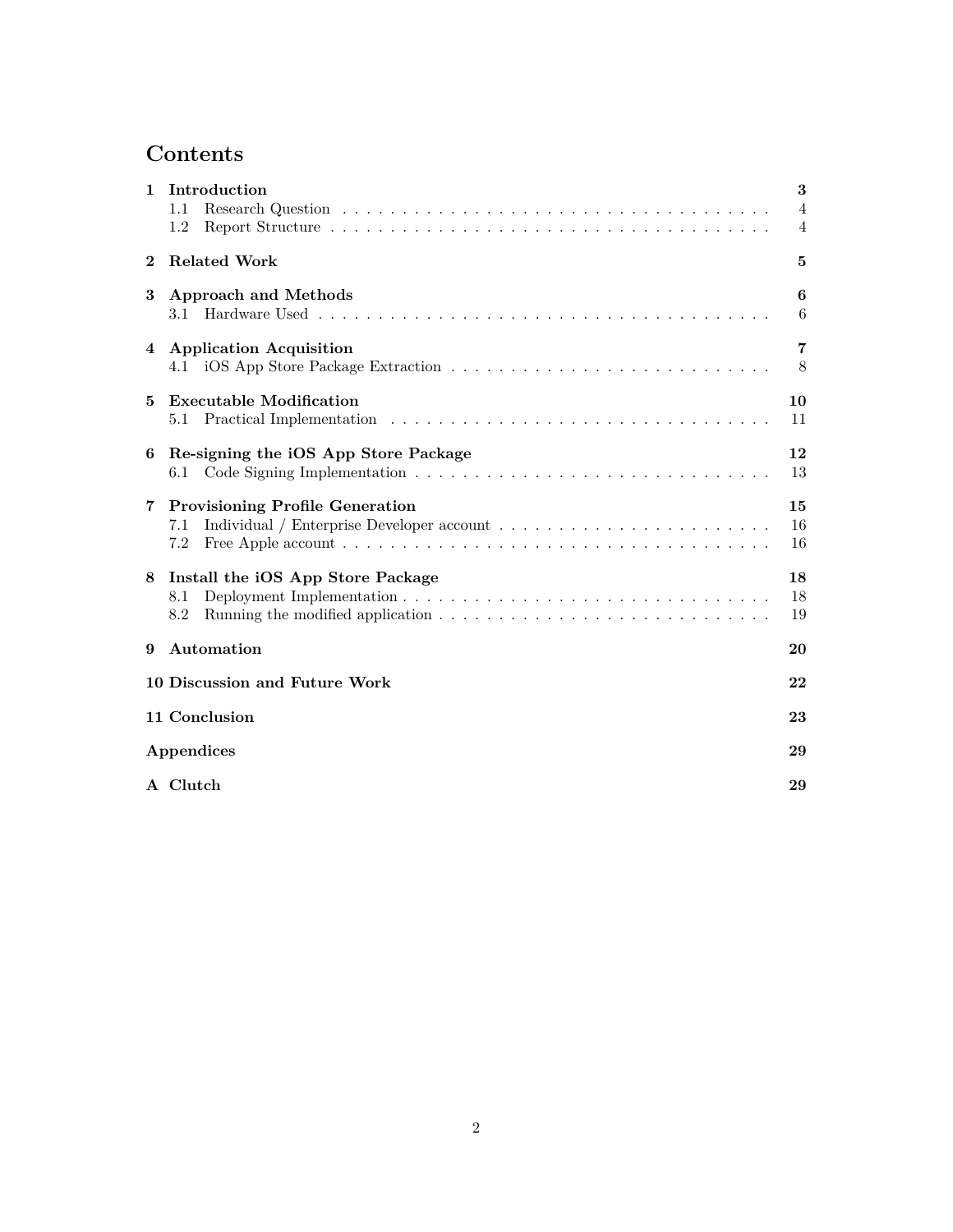# <span id="page-3-0"></span>**1 Introduction**

All iDevices (e.g. iPhone, iPod Touch, and iPad) can access and download applications from the App Store. Apple scrutinizes each submitted application, but not always sufficiently. Multiple incidents have become public in which applications violated the user's privacy [\[1\]](#page-24-0) [\[2\]](#page-24-1), or provided functionality not allowed by the license agreement [\[3\]](#page-24-2). Therefore, it is important for users and society to continuously monitor new applications.

Besides, with more mobile applications released every day the need for security assessments has increased [\[4\]](#page-24-3). In order to conduct such security assessment, dynamic analysis of an application is often used by security researchers. The reason is that the source code is not always available. Dynamic analysis enables monitoring the behavior of an application while it is being executed. Moreover, dynamic analysis is used to monitor the invocation of functions, track how data is propagated through the application, and to modify the behavior of the application [\[5\]](#page-24-4). It can also be useful for developers because this technique is capable of exposing subtle flaws in the source code.

To conduct the dynamic analysis of iOS applications two methods can be used. The first method consists in installing a special application on an iDevice which can monitor any application installed. The second method is to embed a dynamically linked library into the application to be monitored [\[6\]](#page-24-5). The first method is the easiest, but requires that a jailbroken iDevice is used. This restriction is imposed by the sandbox model of Apple [\[7\]](#page-24-6) that enforces a mechanism in which applications are isolated from the rest of the system. The advantage of the second method is that no jailbroken iDevice is required. This method is often used since jail-breaks for the latest iOS versions are not always available, and developers increasingly implement jail-break detection [\[8\]](#page-24-7). In order to conduct the dynamic analysis using the second method the dynamic libraries provided by the Frida [\[9\]](#page-24-8) and Cycript [\[10\]](#page-24-9) project are often used. These dynamic libraries, known as "gadgets", are instrumentation tools that allow the inspection and debugging of applications during runtime [\[11\]](#page-24-10).

In order to embed a dynamic library, four steps need to be taken as shown in [Figure 1.](#page-3-1) Firstly, the iOS application needs to be extracted from the device. iOS applications are stored in the iOS Application Archive (IPA) format and are often encrypted and protected by Digital Rights Management (DRM). Therefore, the IPA file should be decrypted and the DRM needs to be removed before continuing the process. The second step is to link the dynamic library to the application and to rebuild it. The third step consists of re-signing the application because modifying the application makes the original signature invalid. It is possible to re-sign the application by a different person than the original developer. The only requirement is a provisioning profile which can be obtained from Apple using a valid Apple account. Finally, the signed IPA is pushed back to the device and then the application can be used.



<span id="page-3-1"></span>Figure 1: Overview of the process of embedding dynamic libraries into iOS applications

Due to the closed nature of Apple's ecosystem, most of the steps in this process can only be executed using a computer running macOS [\[8\]](#page-24-7). This limitation oblige security researchers to use an Apple computer when performing security evaluations on iOS applications. One way to overcome this limitation would be to run macOS in a Virtual Machine (VM), however there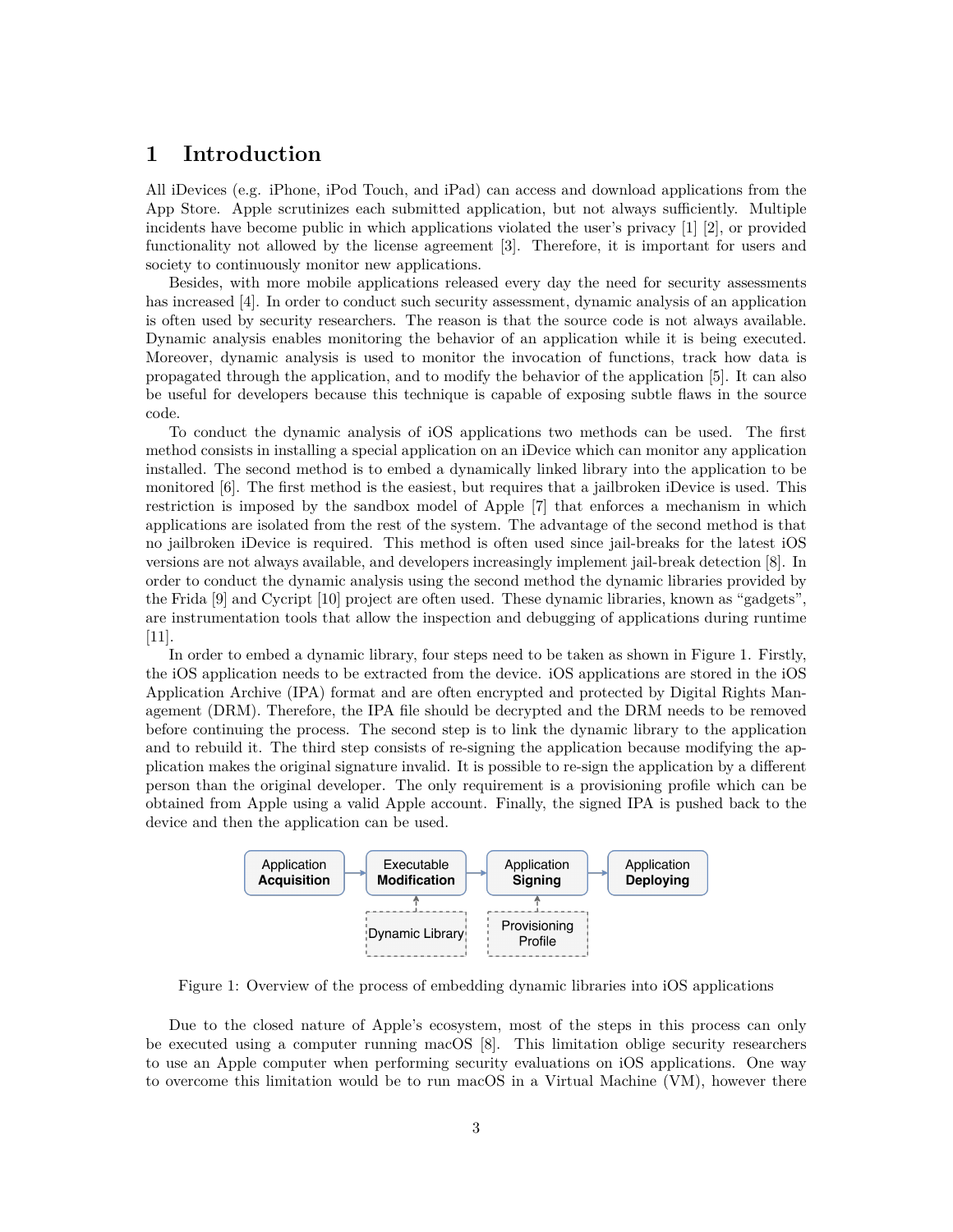are strict limitations to run macOS on non Apple hosts [\[12\]](#page-24-11). Using GNU/Linux would be more convenient, as this operating system does not have legal constraints to run as a guest in a VM. Moreover, GNU/Linux distributions are often chosen by security researchers because they are open source and because they provide a comprehensive set of security assessment tools.

The whole process of embedding dynamic libraries into iOS applications is time consuming because it consists of many steps to be executed. Moreover, the inner workings of this process are poorly documented. Exploring ways to execute all of the mentioned steps on GNU/Linux in an automated fashion is needed in order to make mobile app security assessments more efficient and accessible to the open source community. Currently there are some tools available for GNU/Linux that implement re-signing and deploying of iOS applications. But whether these tools still function after embedding a dynamic library into the application is unclear. In addition, to what extent these tools can be automated is unclear. No tools are available that enable the embedding of the dynamic library into the application without the use of macOS. Therefore, the aim of this study is to explore the feasibility of porting and automating the process of dynamic library embedding into iOS applications from GNU/Linux.

#### <span id="page-4-0"></span>**1.1 Research Question**

Our main research question is: *Is it possible from GNU/Linux to automate the process of embedding dynamic libraries into iOS applications?*

To answer this question we will investigate in depth how the different steps of dynamic library embedding in iOS applications work and subsequently if it is possible from GNU/Linux to fully port and automate these steps.

### <span id="page-4-1"></span>**1.2 Report Structure**

In Section [2,](#page-5-0) we portray the related work done on this topic. In Section [3](#page-6-0) we describe the approach of the project in order to answer the research questions. The different steps of the dynamic library embedding process are elaborated from Section [4](#page-7-0) until Section [8.](#page-18-0) These sections start with an in depth explanation about the step and continue by describing the work done to port this step to GNU/Linux. In Section [9](#page-20-0) we explain how to automate all the steps from GNU/Linux. Finally, in Section [10](#page-22-0) and Section [11](#page-23-0) the limitations and conclusion are presented.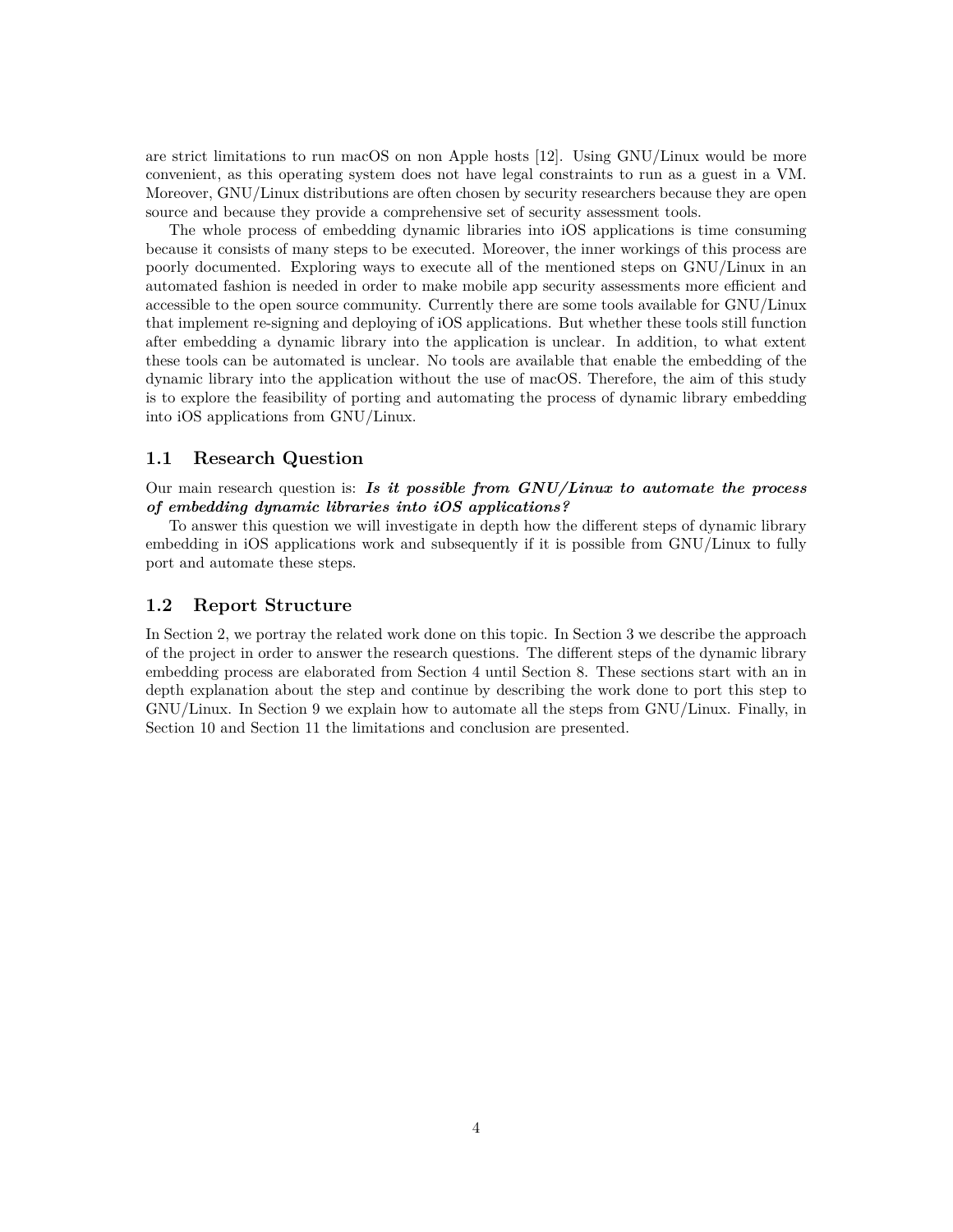# <span id="page-5-0"></span>**2 Related Work**

Embedding a dynamic library into an application is not a new concept. This technique is also used for other applications running on other operating systems such as GNU/Linux, Windows, and macOS [\[13\]](#page-24-12). For example, to record different classes of function calls, such as API calls to the Windows API, or system calls for Linux [\[5\]](#page-24-4). Since jailbroken devices are not always available, during the last years this technique has been developed and refined for applications running on iOS.

In October 2014, Jonathan Zdziarksi wrote an article [\[14\]](#page-24-13) in which he explains how an attacker can obtain an iOS application, embed external code in the binary executable, and then install the patched application on a non-jailbroken device. These techniques can be leveraged to embed dynamic libraries into iOS applications. In February 2015, Carl Livitt wrote a series of articles [\[15\]](#page-25-0) that expanded the work done by Zdziarksi. In his articles he covers the essentials of adding dynamic libraries to iOS applications and describes the tools required to execute this process on non-jailbroken devices. In October 2016, Adrian Villa published an article [\[8\]](#page-24-7) in which he describes the procedure to enable instrumentation of iOS applications on non-jailbroken devices. This procedure consists of embedding the Frida dynamic library into an iOS application, re-sign the patched binary with a provision profile, and then deploy the modified application to the jailed device.

During the Black Hat conference of 2016, Nishant Das Patnaik presented a framework called Appmon [\[16\]](#page-25-1). This software suite was designed to monitor and inspect system API calls of native apps on macOS, iOS and android. To do so, it relies on the Frida project. For the case of non-jailbroken iOS devices, Appmon provides a way to embed the Frida gadget into the target application.

A limitation that the different aforementioned publications share is that a macOS system with the Xcode framework installed is required. Xcode is an integrated development environment used to write and compile software for macOS, iOS devices, the Apple Watch, and the Apple TV [\[17\]](#page-25-2). The embedding process is mostly implemented by Xcode and other Apple native tools and little is documented about the inner workings of them. Our work presented in this paper is aimed at overcoming these limitations by investigating how the different steps of dynamic library embedding in iOS applications work and try to porting and automating these steps from GNU/Linux.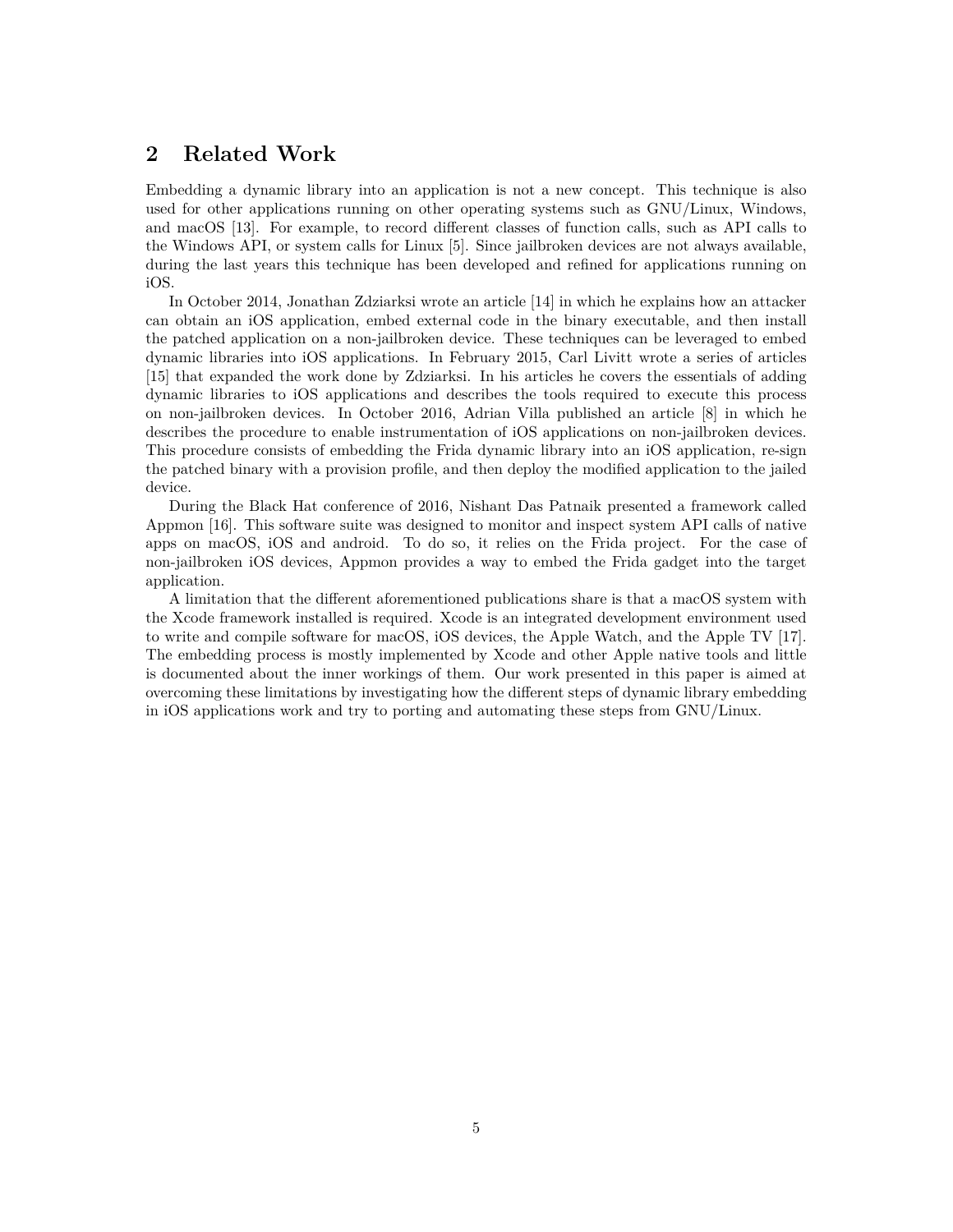# <span id="page-6-0"></span>**3 Approach and Methods**

In order to answer our main research question, many challenges need to be addressed.

Firstly, a theoretical analysis of the current state of the art needs to be performed. During this analysis the different steps and the requirements for dynamic library embedding into iOS applications will be identified. Moreover, a detailed investigation of the different file formats, procedures, and protocols involved in each of the steps will be done. For instance, the macOS executable file format and the iOS App Store Package (IPA) format will be covered.

Next, the internals of the iOS application's building process will be explored. This includes provisioning profile generation, code signing and application deployment. In order to get a better understanding of the internals, we will use common analysis techniques such as reverse engineering, source code review and network packets analysis.

Once the steps and requirements of the embedding process are clear, we will analyze the different possibilities to re-implement the process in GNU/Linux. This will be done by exploring tools already ported to Linux, porting when possible the tools that are only for macOS, or writing new tools. Finnaly, we will investigate how the embedding process can be automated. In the case that automation is feasible, a proof of concept will be implemented.

In order to verify the correctness of the process and the developed proof of concept, several tests will be executed. These tests will be executed using two iOS devices as explained in the following section. Also we will verify the proof of concept using different iOS applications.

## <span id="page-6-1"></span>**3.1 Hardware Used**

For this research project we will use two laptops and two iOS devices in order to execute our experiments. The first laptop will be a MacBook Pro running macOS 10.12. This system will be used to investigate the internals of the dynamic library embedding process. Moreover, this laptop will have the Xcode 8.3.3 framework installed and will be used to analyze the components and tools involved in the process. The second laptop will be running the GNU/Linux distribution Fedora 25. This laptop will be used to explore the tools that are already ported. Furthermore, on this system we will conduct the experiments needed to port the steps that are currently bound to macOS.

Finally, in order to verify that our experiments are successful, we will use two non-jailbroken devices: an iPad Mini 3 running iOS 10.2.1 and an iPhone 6s running iOS 10.3.2. In the event of discovering that it is not possible to execute a certain experiment from a non-jailbroken device, we have limited access to a jailbroken iPhone 6 running iOS 10.2.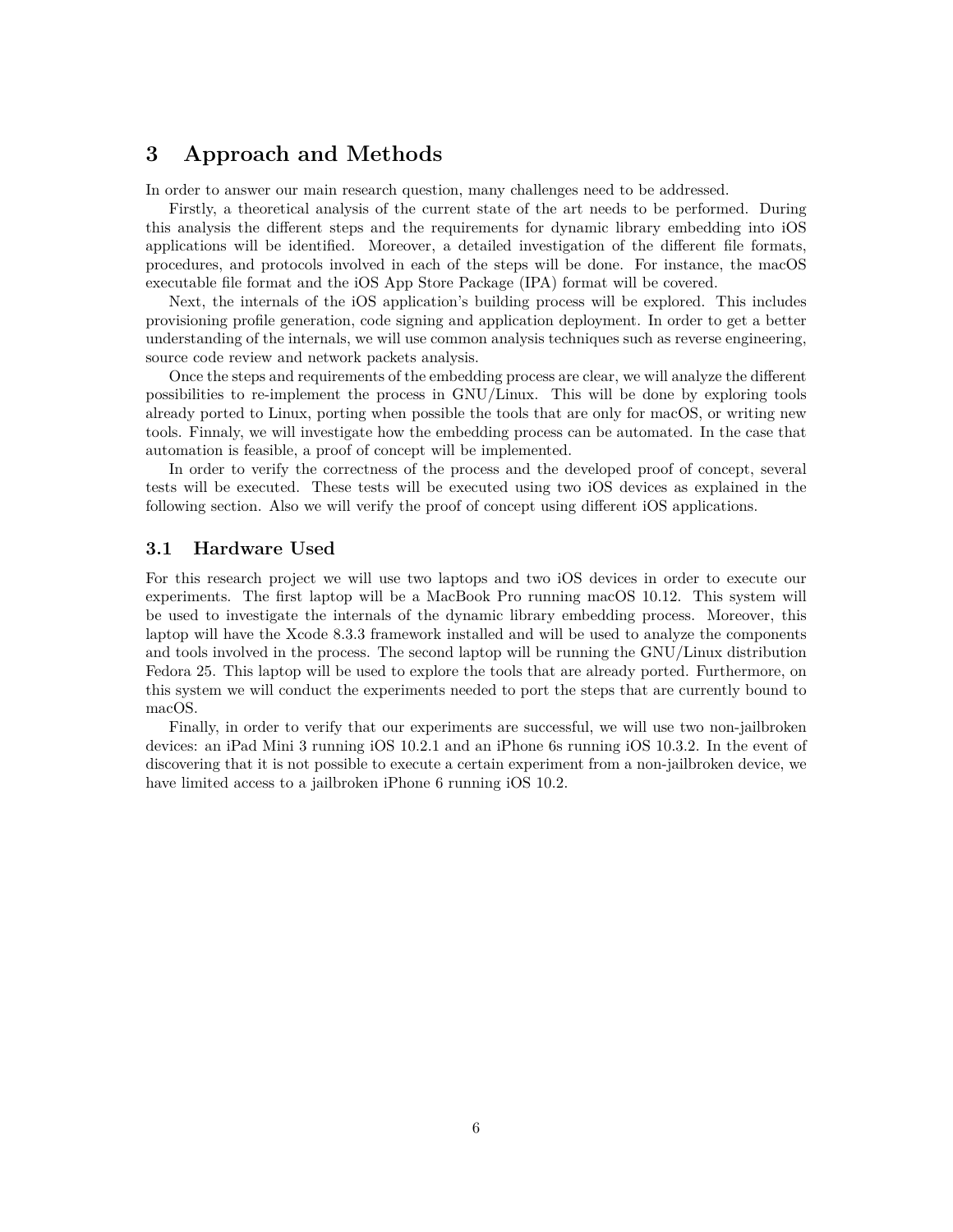# <span id="page-7-0"></span>**4 Application Acquisition**

As previously mentioned, the first step of the dynamic library embedding process is the acquisition of the iOS application. iOS developers can use two formats to publish or distribute their applications. These are the app bundle (.app) format and the iOS App Store Package (IPA) format [\[18\]](#page-25-3).

The app bundle consists of resource files and at least one executable binary file. The resources are everything an application needs besides the code itself, for example, storyboards, images, and audio files. The executable binary file, contains the machine code and it conforms to the mach-o executable file format [\[19\]](#page-25-4). An app bundle always contains the following resources: the Info.plist file, the Base.lproj folder, and the CodeSignature folder. The Info.plist file, also called the information property list file, lists the metadata of the application such as the bundle name, bundle version, and the requirements [\[20\]](#page-25-5). The Base.lproj folder contains all the storyboard (.storyboard) or XML Interface Builder (.xib) files in the development language [\[21\]](#page-25-6). These files store the visual representation of the user interface of an iOS application [\[22\]](#page-25-7). The CodeSignature folder contains the signature of the app bundle [\[23\]](#page-25-8). This is done to guarantee the integrity of the files. Finally, if the application is not distributed through the app store, but for testing purposes an embedded.mobileprovision file is included in the app bundle [\[24\]](#page-25-9). This is the provisioning profile, that specifies the permissions of the application as well as the signer identity.



<span id="page-7-1"></span>Figure 2: Tree structure of a general iOS App Store Package

The iOS App Store Package (IPA) is a compressed directory (ZIP archive) [\[25\]](#page-25-10) containing the app bundle and additional resources needed for App Store services. The general structure of an IPA is shown in [Figure 2.](#page-7-1) The IPA archive consists of the files iTunesArtwork, and iTunesmetadata.plist, and a Payload directory containing the app bundle. The iTunesArtwork file is a PNG image, containing the app's icon for showing in iTunes and the App Store [\[26\]](#page-25-11). The iTunesMetadata.plist file is used to provide extra information to iTunes about an iOS appli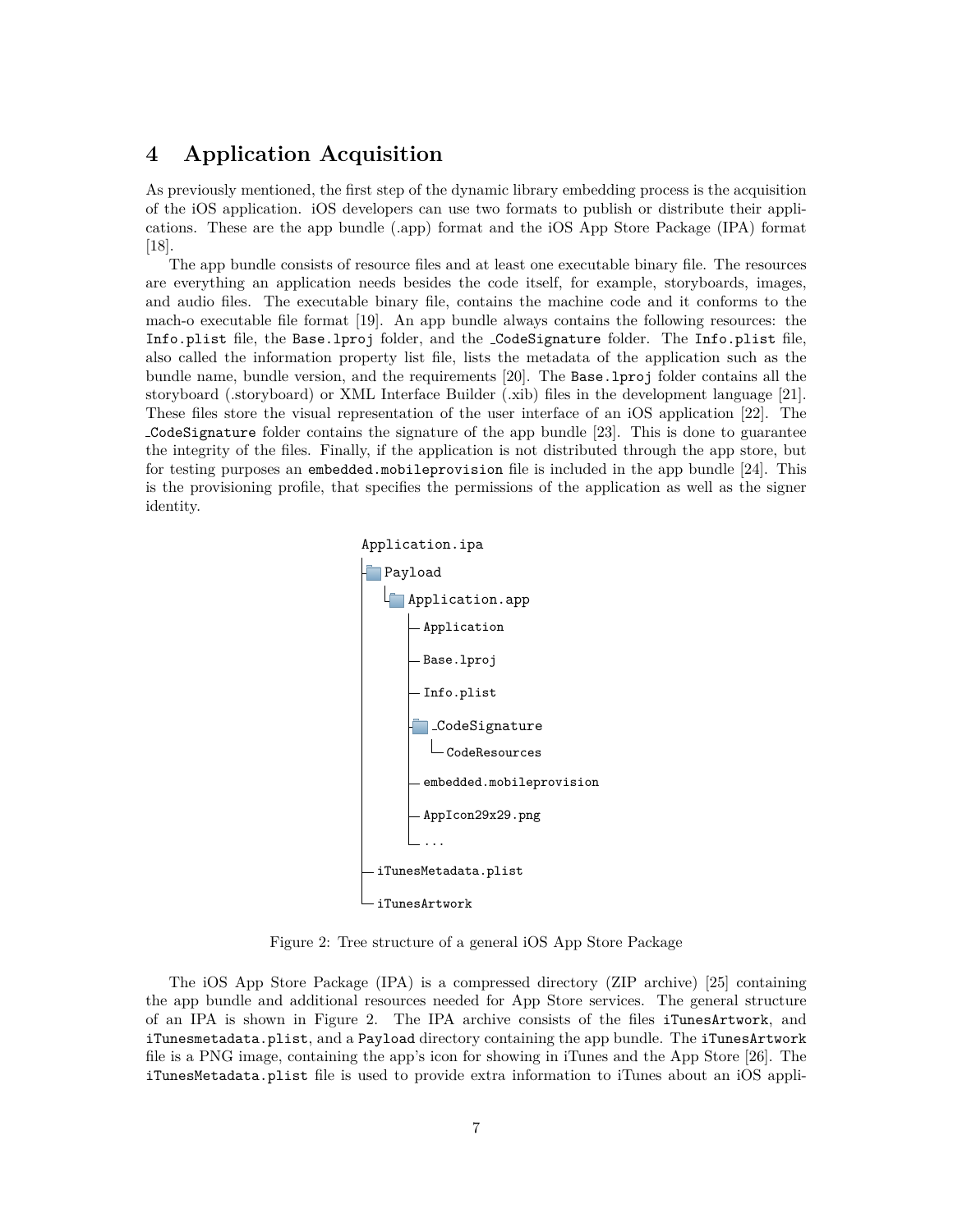cation, such as genre, supported iOS devices, and required device capabilities. This file is not included in the IPA, if the app is distributed via ad hoc distribution, e.g. distributed for testing.

Apple uses two types of IPA; the universal and the thinned type. A universal IPA is a compressed app bundle that contains all of the resources to run the app on any device. In this case the executable file will contain multiple binaries with different ARM architectures, and is also called a "fat" binary in this case. A thinned IPA is a compressed app bundle that only contains the resources needed to run the app on a specific device type [\[27\]](#page-25-12). This optimization, called App Thinning, produces a IPA that only supports a single architecture and is therefore smaller. For App Store apps, the thinned IPA is downloaded to devices running iOS 9 or later and the universal IPA is downloaded to devices running iOS 8 or earlier. For example, when downloading an application on the iPhone 6 running iOS 10 the executable file will only contain the binary for the 64 bit ARMv8-A architecture [\[28\]](#page-25-13).

Furthermore, the IPA is protected by the Digital Rights Management (DRM) technology called FairPlay [\[29\]](#page-25-14). When a user downloads an application from the App Store, this application is encrypted and signed by Apple. To protect the application even more, Apple injects a 4196 byte long header into the executable file within the application. This header is encrypted with the public key associated with the Apple account of the user [\[30\]](#page-26-0). When the application is installed the iOS device will decrypt the header with the private key of the user, which will succeed if the application was downloaded from the App Store with matching user credentials. This technique prevents users from installing the application on a device with an different Apple account associated.

## <span id="page-8-0"></span>**4.1 iOS App Store Package Extraction**

Apple provides users two ways of making a backup of their device; via iCloud or via iTunes. Using the second option makes it possible to extract the IPA files from this backup. A number of tools provide functionality to extract IPA files from iOS backups: i-FunBox [\[31\]](#page-26-1), iMazing [\[32\]](#page-26-2), and the archive functionality of ideviceinstaller [\[33\]](#page-26-3). All these tools can be installed on Windows and macOS, but the only one that can also be installed in GNU/Linux is ideviceinstaller. However, due to a change in the way applications are backed up in iOS 9 and higher, these tools can only extract the IPA files from backups from iOS 8 devices and lower.

Nowadays, only the user data is stored in the backup and not the applications themselves. When restoring the iOS device from a backup the installed apps are downloaded again and only the user data is being restored from the backup [\[27\]](#page-25-12). Our hypothesis is that this decision is made due to App Thinning and to improve the overall security [\[34\]](#page-26-4) [\[35\]](#page-26-5). First, App Thinning would impose limitations in Apple's back-up system by preventing users from restoring applications in an iDevice with a different architecture. The second reason is that by only backing up the user data and not the application, when restoring the backup the last version of the app will be installed. Thus improving the overall security of the iOS ecosystem by avoiding the usage of outdated applications.

Since iOS 9 the only official way to obtain an IPA is through the "Download Purchased Application" functionality provided by iTunes [\[36\]](#page-26-6). Using this method a user can download purchased applications for backup purposes. Whereas on the iOS device the thinned IPA is downloaded and installed, using the iTunes functionality the universal IPA is downloaded. However, the universal IPA is still protected by Apple using FairPlay. Since, the IPA archive is encrypted and iTunes is not available for GNU/Linux another approach is needed to acquire the application.

To overcome the encryption limitation, the following process can be used [\[37\]](#page-26-7) [\[38\]](#page-26-8). First the application needs to be installed and launched on an iOS device. When an iOS application is launched, the loader decrypts it and loads it into memory. In order to retrieve this decrypted version from memory the size of the payload needs to be calculated first. Next the memory loading address of the application needs to be found, the decrypted portion of the application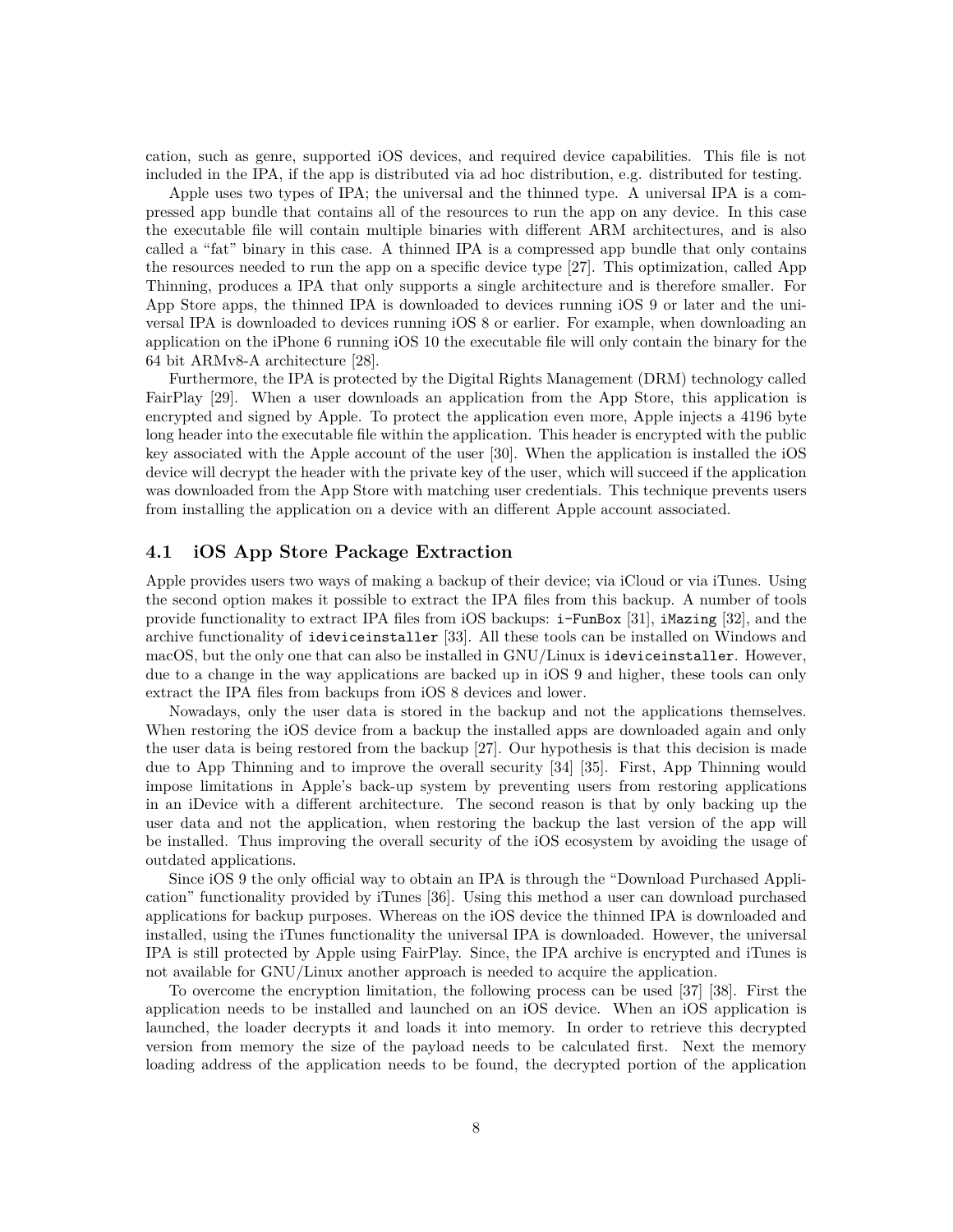dumped using a debugger such as the GNU Project debugger, and then the encrypted area of the application executable overwritten with the dumped data. Note that only the executable file is encrypted by Apple, the resource files are never encrypted. Finally, the cryptid flag in the executable needs to be changed to 0. cryptid specifies if an application needs to be decrypted before loading into memory, when this value is 0 then iOS won't decrypt the application again. However, since normal users do not have enough rights to dump data from memory, a jailbroken device is needed to in order to execute this process.

The steps can be executed manually as described above, but are also automated by applications like Clutch [\[39\]](#page-26-9). Clutch can be executed on GNU/Linux, but requires a jailbroken device running iOS 8 or later. Clutch works by executing a binary on the iOS device which communicates to a host machine using SSH over USB. It hooks into the device runtime to dump the application from memory and into an unsigned application. By using Clutch we extracted five applications, using a jailbroken iPhone 6. We extracted a battery life app, two QR-code scanner apps, the 9292 travel app, and the Wikipedia app. See Section [9](#page-20-0) for more details about the extracted applications and refer to the Appendix [A](#page-29-1) for an overview of Clutch usage.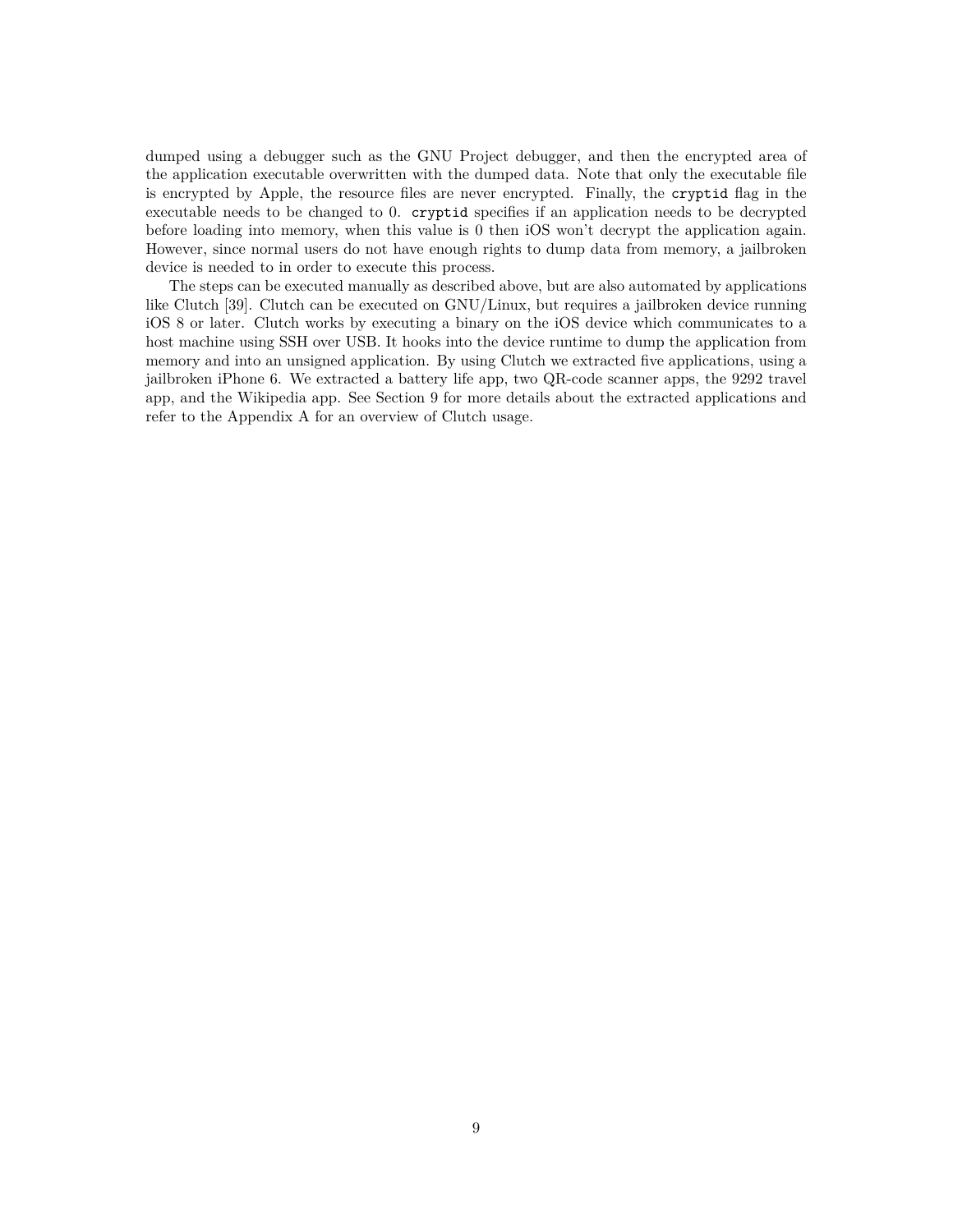# <span id="page-10-0"></span>**5 Executable Modification**

An important step of the embedding process is the linking of the selected dynamic library (dylib) file to the main executable file. First the iOS executable file format needs to be studied, in order to know how and where to link this file.

The iOS app binary interface (ABI) uses the mach-o format as the standard to save binaries and libraries [\[19\]](#page-25-4). This file format consists of different regions each having a special purpose. When multi-architecture support is needed, developers can aggregate multiple mach-o files into a single executable file. These special binaries, called fat or universal binaries, contain a header that identifies the file as a fat file and indicates the amount of architectures contained in the binary. When an executable is compiled for a single architecture, this results in a thin binary file. This type of executable consist of a single mach-o file without extra headers. [Figure 3](#page-10-1) depicts a diagram of the mach-o file format.



<span id="page-10-1"></span>Figure 3: Mach-o file format [\[19\]](#page-25-4)

The first region of a mach-o file is the header structure. This defines the file as a mach-o file and indicates the target architecture. Moreover, the header structure contains the binary flags and information about the file type (dylib, executable, bundle, etc). The fields that are more relevant for the embedding process are the normeds and size of commonly all the number of the number of load commands, and sizeofcmds indicates the bytes occupied by the load commands region.

The second region is the load command region. Here, the layout and linkage properties of the mach-o file are defined. Every load command starts with the same two fields, the cmd that specifies the command type and the cmdsize that indicates the size of the command data. Depending on the command type, the rest of the command structure and total size can vary. An example of a common load command is the LC LOAD DYLIB command. This load command is used to link an executable file with a dynamic library and consists of three fields. The command type which is LC LOAD DYLIB, the command size which is set to sizeof(dylib command), and a dylib data structure. This data structure specifies the attributes of the shared library that an executable file links against. Moreover, the dylib data structure will be accessed by the dynamic linker at runtime, to locate the shared library.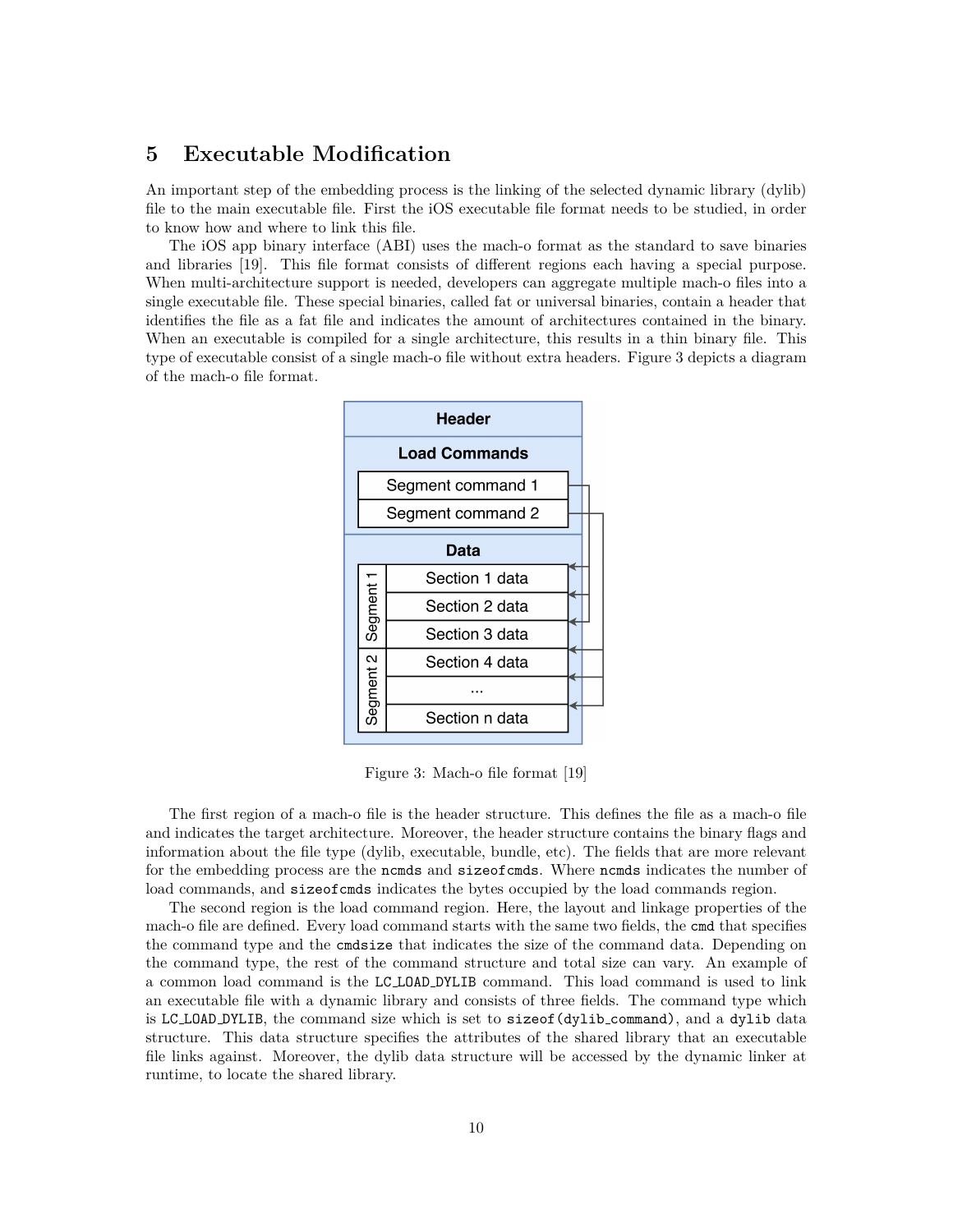The last region is the data region. Here the code and data are stored as specified by the load commands. This region is organized in segments that, depending on the type, can contain zero or more sections. The exact number and layout of segments and sections is specified by the load commands and the file type defined in the header structure. An important segment that can be found in every executable file is the \_TEXT segment. This segment contains executable code and other read-only data. Additionally, it can include sections such as  $\bot$ const and  $\bot$ cstring where initialized constant variables and strings are placed.

To embed a dynamic library into an already existing binary, one needs to manipulate the mach-o file. This is done by inserting a LC LOAD DYLIB command into the load command region. Since the amount of commands changes, the normal and size of commonly values in the header structure are no longer valid. To fix this issue, during the mach-o manipulation, these attributes need to be recalculated.

## <span id="page-11-0"></span>**5.1 Practical Implementation**

The aforementioned steps required to embed a dynamic library are implemented by a series of open source projects. These are node applesign  $[40]$ , optool  $[41]$ , and insert dylib  $[42]$ . However, these three project are only implemented for macOS. Since the most popular one is insert\_dylib, we decided to analyze it and then port it to GNU/Linux.

The insert\_dylib project provides a command line tool for inserting the "dylib load command" into mach-o files. It does so by adding to each mach-o in a fat binary file a LC LOAD DYLIB load command to the end of the load commands region. Then it increments the mach-o header's ncmds and adjusts its size of commonless. Furthermore, since after the modification of the mach-o the binary signature is no longer valid, insert dylib provides a mechanism to strip the code signature blob.

In order to port insert\_dylib first we analyzed the code to identify the operations that were bound to macOS. The result of this analysis indicated that the macOS exclusive components of the code were the mach-o declaration headers and the *copyfile* function.

To implement the file manipulation needed to embed a dynamic library, insert dylib requires to be aware of the internal structure of the mach-o file format. This is done by including in the program the header files *fat.h* and *loader.h* that declares the mach-o structure. Although these headers files can be downloaded from the Apple web site  $<sup>1</sup>$  $<sup>1</sup>$  $<sup>1</sup>$  as they are open source, not all the</sup> declarations are included. When we downloaded from Apple all the available headers and tried to compile the software in GNU/Linux, errors regarding missing declaration headers were raised. To overcome this problem, we downloaded the header files provided in the cctools GitHub project [\[43\]](#page-26-13) and included these at compilation time. The cctools open source project provides to the GNU/Linux community a means to cross compile macOS binaries. This includes all the mach-o declarations needed to port insert\_dylib to GNU/Linux.

Finally, since the *copyfile.h* was not included in the GitHub cctools project, the *copyfile* function could not be compiled. This issue was solved by re-implementing the functionality using GNU/Linux native operations.

Once the mach-o declaration was fixed and the copyfile function was re implemented, we were able to successfully compile insert dylib on GNU/Linux. The work done to port this tool can be downloaded from our GitHub repository<sup>[2](#page-11-2)</sup>.

<span id="page-11-1"></span><sup>1</sup><https://opensource.apple.com/tarballs/cctools/>

<span id="page-11-2"></span><sup>2</sup>[https://github.com/LeanVel/insert\\_dylib](https://github.com/LeanVel/insert_dylib)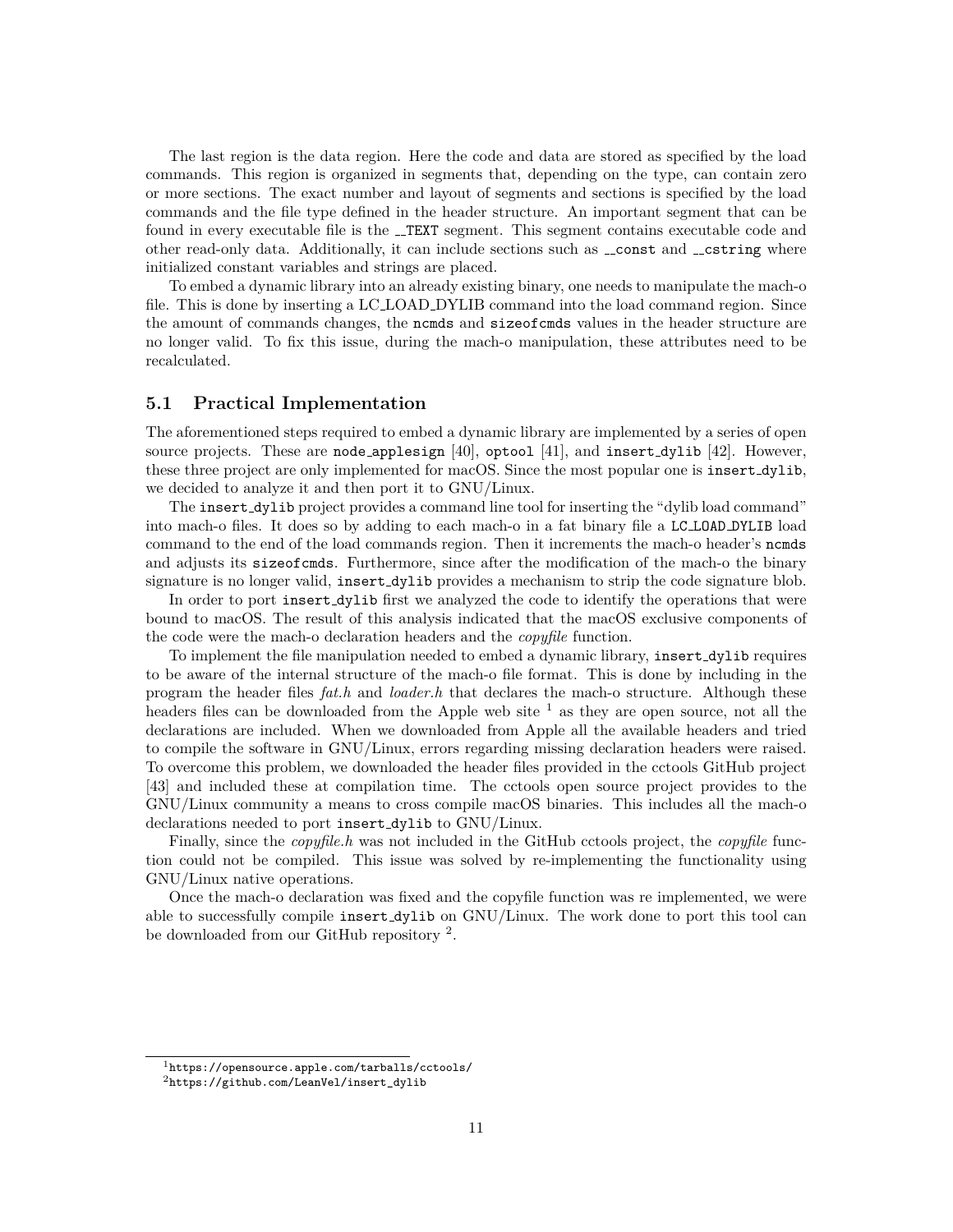# <span id="page-12-0"></span>**6 Re-signing the iOS App Store Package**

The third step of the embedding process is resigning the IPA archive. This is needed because in the previous step the signature was invalidated by modifying the executable binary and adding a new dynamic library file to the IPA archive. Apple's code signing mechanism is mandatory and is used by iOS to verify an application's integrity and the developer's identity [\[23\]](#page-25-8). If an application does not pass the signature verification, the iOS kernel will prevent execution of the application [\[44\]](#page-26-14). This ensures that the code was not tampered with between the release of the application and the installation of it.

When developers or organizations want to install their own applications without using the App store, they need to sign the application and install the corresponding provisioning profile on their devices before the application can be started. A provisioning profile identifies the developer as a signer and indicates to iOS that applications signed by that developer are allowed to run on the device. This is not needed for applications in the App Store because those are already signed by Apple. The procedure of generating a provisioning profile is elaborated in Section [7.](#page-15-0)

When signing an application Apple distinguishes three type of components, the nested code, the main executable, and resources. The nested code are all the helper tools, dynamic libraries, plug-ins, frameworks, and other code that the main executable depends on. Everything in an application bundle that is not explicit code (nested code or the main executable) is a resource. Depending on the type of the component, the signature will be generated and stored in a different way. First the nested code is recursively signed. This is done by signing the corresponding files at the deepest level of the dependencies tree and then continuing upwards. This is because, the signature of a nested code file is used while signing a file higher in the dependencies tree. The result of this process is then stored in the file CodeSignature/CodeResources within the IPA archive. Next, all the resources are individually signed and the signatures are stored alongside the nested code signatures. Finally, the main executable file is signed. However, the way this signature is generated differs significantly from the rest of the files.

For each mach-o file embedded in the main executable file, the signature is calculated and stored within each mach-o file using the LC\_CODE\_SIGNATURE load command [\[45\]](#page-26-15). This mach-o signature consists of a series of blobs, each having a special purpose. The first blob is the "Code Directory", in this directory the hashes of all the file pages are stored in individual slots. Moreover, the auxiliary data hashes such as the entitlements, and resource directory are added as special slots within the directory. Then, the signature has the "Requirement set" blob. This blob contains statements that will be used by iOS at the moment of verifying whether the code is validly signed and satisfies the constraints of the requirement [\[46\]](#page-27-0). The next blob is the "Entitlement" blob, which consists of the entitlements granted to the signed executable file. This blob will be used by iOS to decide whether to grant access to system resources. The last blob is the "Blob wrapper" where the signature of the aforementioned blobs is stored together with the corresponding certificates. [Listing 1](#page-13-1) depicts an example of the code signing blob embedded in an executable file.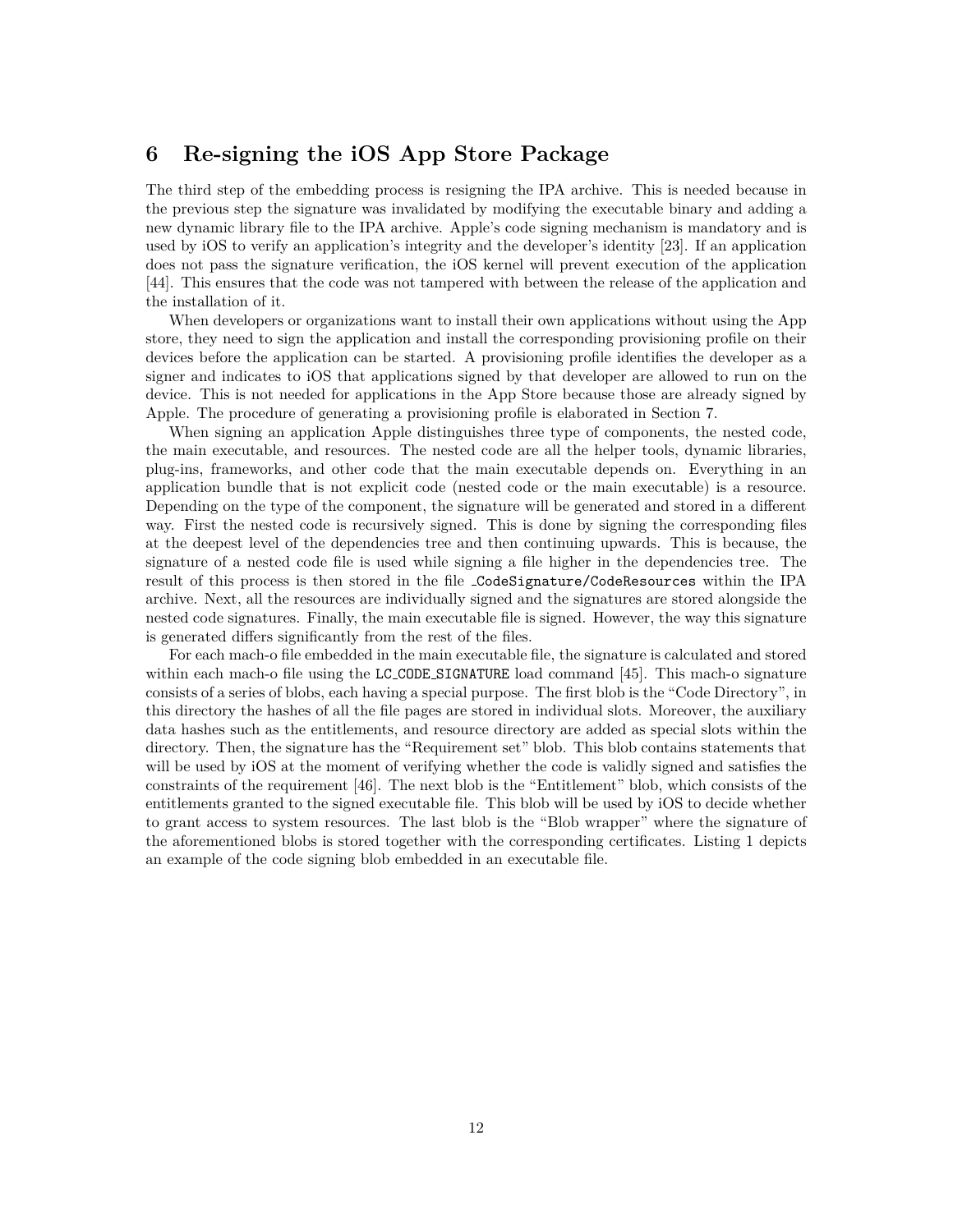```
Blob at offset : 6805776 (38521 bytes ) is an embedded signature of 38521 bytes , and
    4 blobs
  Blob 0: Type: 0 @44: Code Directory (33431 bytes)<br>Version: 20200
    Version:
    Flags: none (0x0)<br>CodeLimit: 0x67d910
    CodeLimit:<br>Identifier:
                 com.rbtdigital.Battery-Life (0x34)
    CDHash : 8 d7546dea0858cd773bb57b50542cf6923b6c39b ( computed )
    # of Hashes : 1662 code + 5 special
    Hashes @191 size: 20 Type: SHA-1
      Entitlements blob: 78560f9a3aad787ebc5d177e2da8a87fc9bcd1ab
      Application Specific: Not Bound
      Resource Directory: 3cb738270c6d2ab4d46469454eeb1146147a4d7c<br>Requirements blob: c56c48072543843ba0d272cc635d4b8bbc3c5f14
                                 Requirements blob : c56c48072543843ba0d272cc635d4b8bbc3c5f14
      Bound Info . plist : 817672 dde672300d34c11dbe708b005dd277c939
      Slot 0 ( File page @0x0000 ): 1 f32c9fb0bef596de47db865d078783ba8327747
      Slot 1 ( File page @0x1000 ): 958 eafbf8bc9821c91f30f3206c2783a763e22ae
      ...
      Slot 1660 ( File page @0x67c000 ): f33a2b2a4f8d669d21fda97056e4c66449c24900
      Slot 1661 ( File page @0x67d000 ): 61 c41b459b8774ee4d8942373484173d4c4ab3f7
  Blob 1: Type : 2 @33475 : Requirement Set (208 bytes ) with 1 requirement :
    0: Designated Requirement (028, 168 bytes): SIZE: 168
        Ident : ( " < APP ␣ Identifier >") AND Apple Generic Anchor
  Blob 2: Type: 5 033683: Entitlements (474 bytes)
  Blob 3: Type : 10000 @34157 : Blob Wrapper (4364 bytes )( CMS ( RFC3852 ) signature )
    CA : Apple Certification Authority CN : Apple Root CA
    CA : Apple Worldwide Developer Relations CN : Apple Worldwide Developer Relations
         Certification Authority
    CA: Apple Certification Authority CN: Apple Root CA
    CA: Apple Certification Authority CN: Apple Root CA
```
Listing 1: Signature blob embedded in mach-o file as shown by Jtool

## <span id="page-13-0"></span>**6.1 Code Signing Implementation**

For iOS developers that use the Apple Xcode framework, the code signing mechanism is transparent. Xcode uses the tool codesign to perform the code signing needed. Many open source projects such as node applesign  $[40]$ , iReSign  $[47]$ , and Sigh (part of the fastlane project  $[48]$ ) implement code signing. However, most of these projects are built on top of the macOS native tool codesign. Nonetheless, there are two projects that implement Apple code signing without the usage of codesign.

The first project is Jtool [\[49\]](#page-27-3). This tool re-implements the functionality of a set of macOS native tools such as otool, codesign, atos, and dyldinfo. Since it is compiled for a variety of operating systems, including GNU/Linux, it was relevant to our research project. Although it implements some features of codesign, there are still some limitations in the way that code signing is done. The most important limitation is that it does not generate the "Requirement set" blob needed to evaluate the signature on the device. Moreover, it only supports signing of executable files. This means that for the nested code and the resources another tool should be used. Since the source code of this software is not available, we have raised a feature request to the developer about the empty "Requirement set" blob issue. This request was answered and in the next release of the tool the issue will be approached. Nevertheless, as this tool provides a clean view of the different blobs involved in the signature, it was a key component to understand the internals of the code signing process.

The second project is iSign [\[50\]](#page-27-4). This open source software is designed to re-sign iOS applications, without proprietary Apple software. This tool takes as the input an IPA file or application bundle and re-signs the complete application. In order to perform this, it requires that the signer's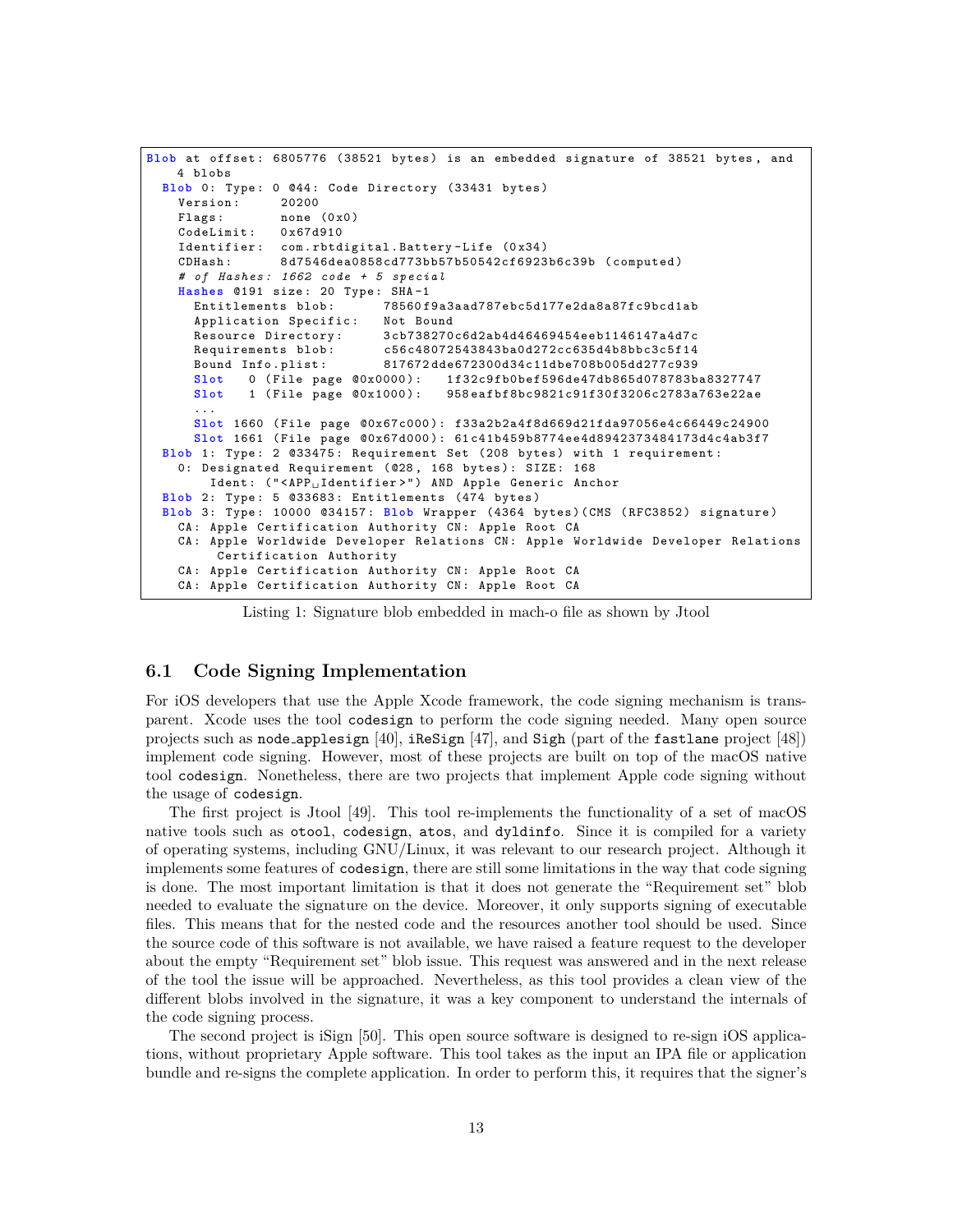private key, certificate, and provisioning profile are correctly set up in the host. Since this tool was implemented to re-sign applications, it does not support unsigned binaries. The way that iSign works is by overwriting the existing signature with the new one [\[51\]](#page-27-5). It reuses parts of the old signature such as the load command in the mach-o file that points to the code signature structure.

As explained in Subsection [5.1,](#page-11-0) after modifying the executable file we stripped out the existing signature as it became invalidated. This action produces an unsigned executable file that can not be signed by iSign. We overcame this limitation by using a recent fork of iSign [\[52\]](#page-27-6) that is able to sign an executable file without reusing any pre existing structure, in other words it implements signing from scratch. Even though this version of iSign supports unsigned binaries, there was still a problem at the moment of signing the application plugins, also known as application extension (appex). An app extension, such as a widget, is used to provide extra functionality to an application. These are frequently used by iOS developers[\[53\]](#page-27-7). As a workaround this could have been solved by removing from the IPA the directory "Plugins". However, we troubleshooted the issue and contacted the developers. After providing error traces and further testing of the software, the issue was fixed.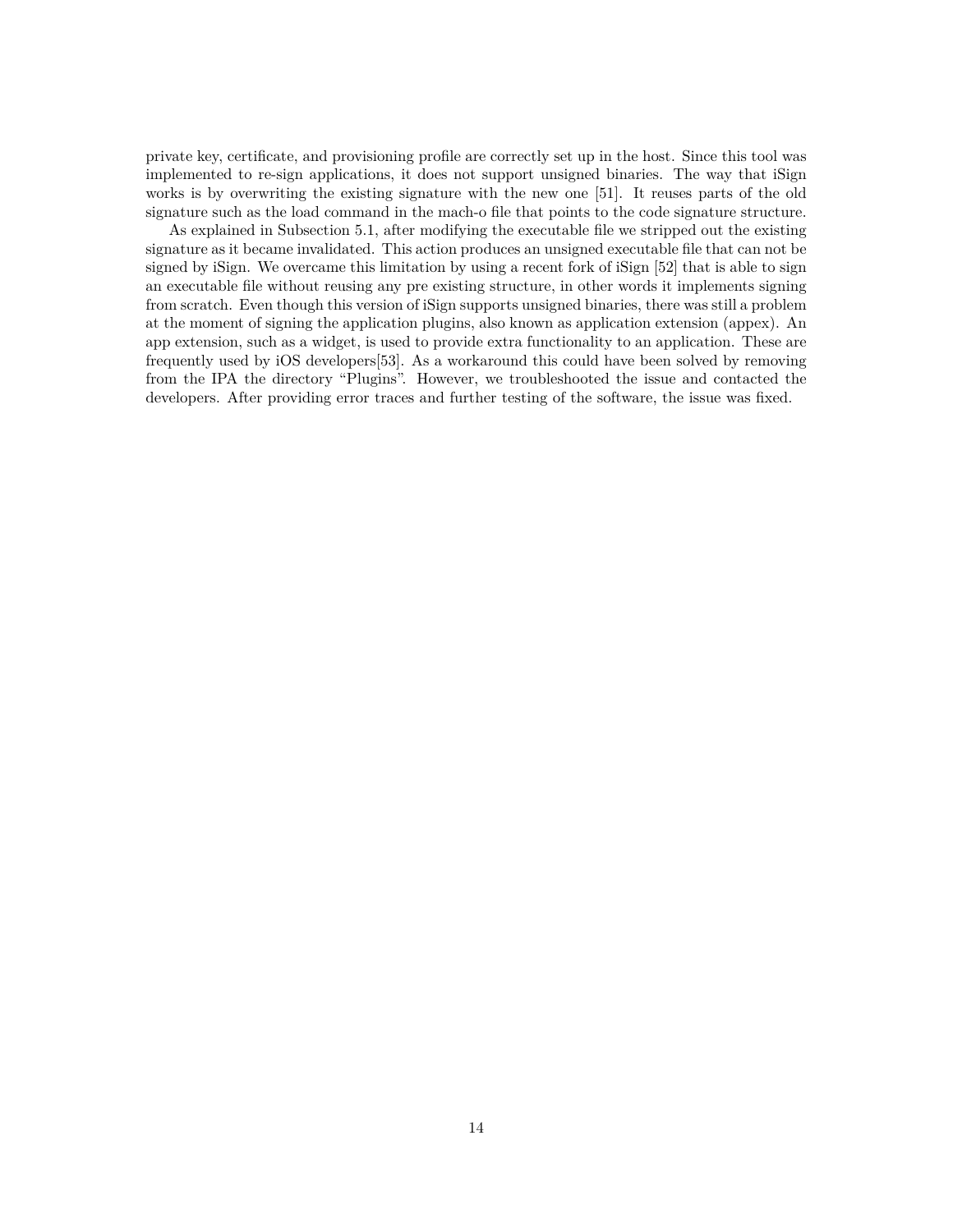# <span id="page-15-0"></span>**7 Provisioning Profile Generation**

As mentioned in Section [6,](#page-12-0) a valid provisioning profile is required in order to sign an application. A provisioning profile is a file signed by Apple that lists the certificates, devices, and the entitlements granted to applications [\[44\]](#page-26-14). When this provisioning profile is installed on one of the listed devices, it will present to the operating system the certificates that are allowed to sign executables.

To generate a provisioning profile many steps are needed which involve generating key pairs, issuing certificates, creating app IDs, and registering devices. There can be some limitations with the provisioning profile, depending on the Apple developer program membership [\[54\]](#page-27-8). Apple distinguishes three membership options. The first is the free membership, and this includes everybody with an Apple account that is not a developer. With a free membership it is possible to create a provisioning profile which has to be renewed every 7 days. Besides, the user has to provide a list of device UUIDs to which the provisioning profile will be deployed. The second membership is the individual developer. This membership requires a yearly fee, and allows the creation of provisioning profiles which expire in 365 days. The last membership is the enterprise developer. This paid membership enables companies to generate provisioning profiles that do not require a list of devices. [Table 1](#page-16-2) on the next page depicts an overview of the relevant differences between the memberships.



<span id="page-15-1"></span>Figure 4: Overview of the provisioning profile generation process

An overview of the provisioning profile generation process is shown in [Figure 4.](#page-15-1) The grey components represent the input requirements and the process itself is visualized in blue. In order to generate a provisioning profile, first the developer needs to authenticate to Apple using a valid AppleID and password. Next, a 2048 bit RSA key pair needs to be generated by the developer, which consists of a private key and a public key. The private key needs to be stored by the developer and is never sent to Apple. The key pair is then used to generate a Certificate Signing Request (CSR) [\[55\]](#page-27-9). A CSR is a combination of the public key and identifying information such as the organization name, common name (domain name), locality, and country. The CSR is then submitted to Apple which acts in this case as the Certificate Authority. This CSR is used by Apple to generate an identity certificate for the developer that proves the ownership of the public key. After the CSR has been submitted, the Universally Unique Identifier (UUID) of an iDevice needs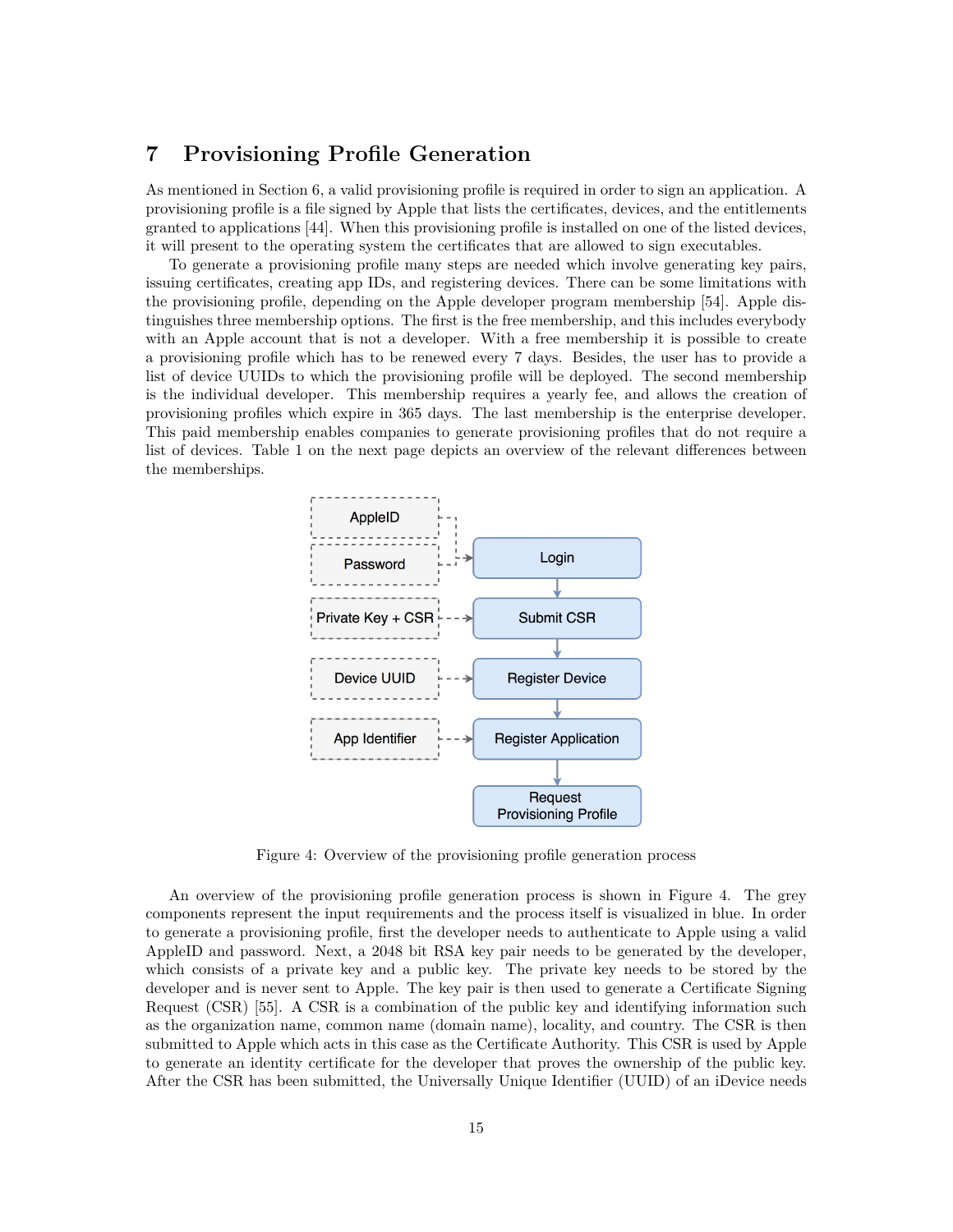to be registered. These are the devices in which the provisioning profile will be installed. It is important to note that this is not necessary for enterprise developers, since this type of developer is not restrained to a limited amount of devices.

Next, the developer needs to generate an AppID value, in order to register the application. This can be done by using an explicit name or a "wildcard" name. When using a wildcard name the provisioning profile can also be used for other applications on the registered device. The wildcard functionality is only available for individual and enterprise developer accounts, free Apple users need to generate a new provisioning profile for every new application. Finally, the provisioning profile can be requested and used for signing.

| Membership Type      | <b>Expiration</b> of<br>provisioning profile | Devices in<br>provisioning profile | Access to<br>Developer Portal |
|----------------------|----------------------------------------------|------------------------------------|-------------------------------|
| Free Apple account   | 7 days                                       | List of Devices UUIDs              | No                            |
| Individual Developer | $365 \mathrm{days}$                          | List of Devices UUIDs              | Yes                           |
| Enterprise Developer | $365 \mathrm{days}$                          |                                    | Yes                           |

<span id="page-16-2"></span>Table 1: Relevant differences between Apple developer subscriptions

## <span id="page-16-0"></span>**7.1 Individual / Enterprise Developer account**

As shown in [Table 1](#page-16-2) individual and enterprise developers have access to the Apple Developer Portal. This portal can be accessed via the web browser, and can be used to generate the provisioning profile as described in [Figure 4.](#page-15-1) It is also possible to directly use the Apple developer API, used by the Apple Developer Portal and Xcode. We identified one open source project able to use these API directly using a HTTP client. The fastlane project [\[48\]](#page-27-2) provides a Ruby library called spaceship which is able to do this. By using this library we developed a script called genProvisioningProfileDev which can automatically perform all the steps mentioned in [Figure 4.](#page-15-1) First the API https://idmsa.apple.com is used to authenticate and get a valid session. Then the API https://developerservices2.apple.com is used to register devices. Submitting the CSR, registering the application, and requesting the provisioning profile is done using the API https://developer.apple.com. Currently, the script can only be used for individual and enterprise developer accounts, because spaceship can only handle accounts that are enrolled into a team with an active membership, thereby having an TeamID.

## <span id="page-16-1"></span>**7.2 Free Apple account**

No open source tools were identified which could be used to retrieve the provisioning file using a free Apple account. Moreover, the online developer portal is not available for users with a free account. The only tool besides Xcode, which is able to sign applications using a free Apple account is Cydia Impactor. Therefore, we explored the way Xcode 8.3.3 (the current version at moment of writing this report) and Cydia Impactor are able to generate the mobile provisioning file. In order to do so, we used the Burp suite to setup a proxy and monitor the incoming and outgoing traffic. In addition, we installed the Burp's Certificate Authority (CA) certificate as a trusted root in the computer, thereby performing a man-in-the-middle attack which allowed us to inspect the encrypted HTTP traffic.

Only when Xcode is opened for the first time, the user has to authenticate using a valid AppleID and password. To capture this moment we created a new AppleID and tried to authenticate for the first time. However, while the Burp proxy was enabled Xcode refused the authentication and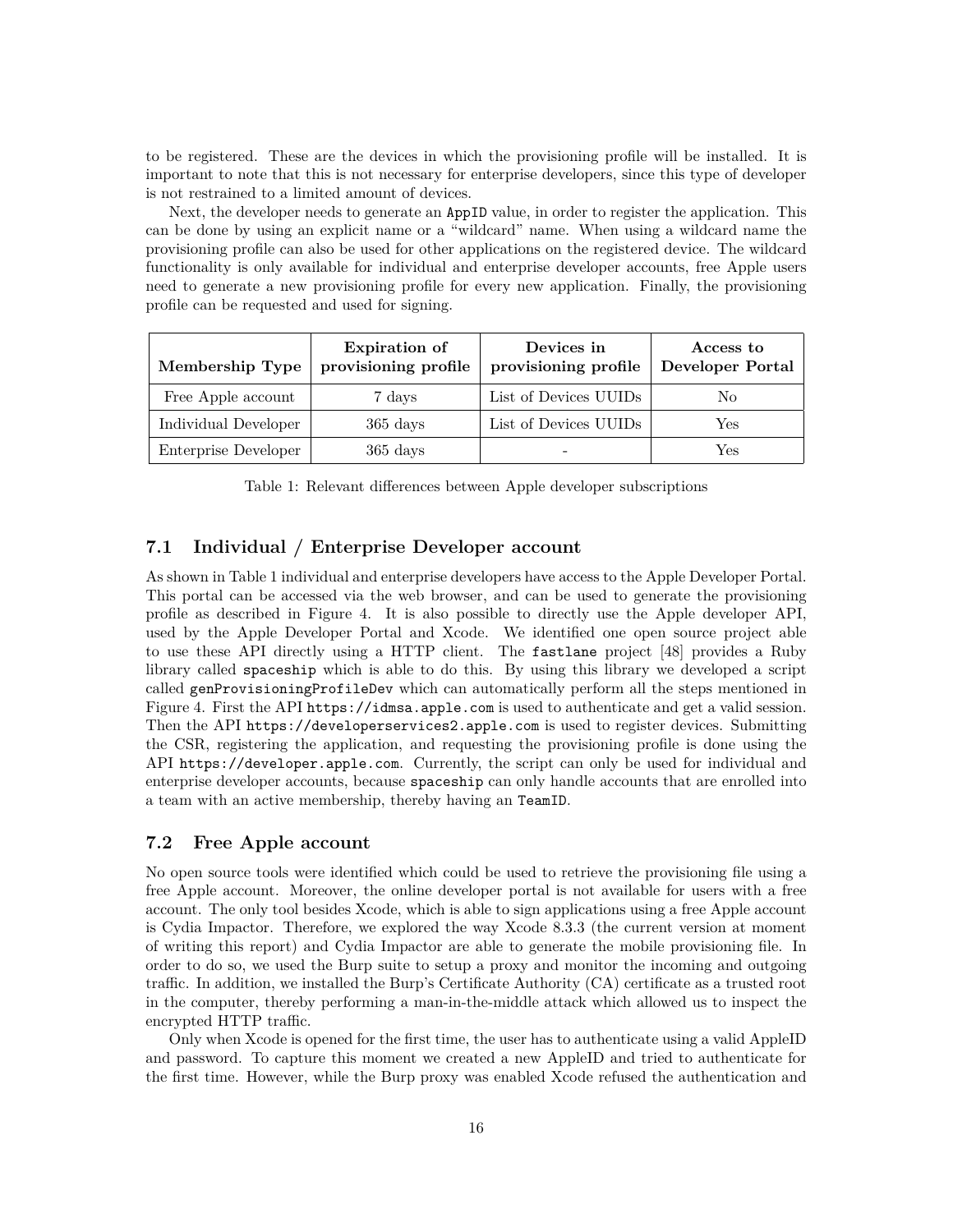alerted that "an unknown error has occurred". Since after disabling the proxy, authentication took place without issues, our hypothesis is that Xcode 8 uses certificate pinning during the authentication. Afterwards, we re-enabled the proxy and generated a provisioning profile through Xcode. This resulted in a number of calls to the Apple API developerservices2.apple.com. First the TeamID is obtained. Because Apple requires that every developer is part of a team, Xcode enrolled our test account into the Xcode Free Provisioning Program, and added it to a new team called "*<*firstname*> <*last name*>* (personal team)". Next all active development certificates, and the currently associated applications are listed. If a new application needs to be associated, a new AppID is generated and is associated with the AppleID. Finally, the mobile provisioning file is downloaded using the TeamID and AppID. Since we could not capture the network traffic during the authentication process, it is unknown how the development certificates are generated and how Xcode enrols the new Apple accounts to the Xcode Free Provisioning Program.

In order to explore the missing information we also monitored the traffic of Cydia Impactor in the same way we monitored Xcode. Cydia Impactor uses the same API used by Xcode in order to register and retrieve the information needed to download the provisioning profile. First the user has to provide a valid AppleID and password. Using this information in combination with a static AppIDKey value, the authentication takes place via the idmsa.apple.com API. It is important to note that the AppIDKey value is bound to the application that is authenticating to the API, and is not the identifier of an iOS application. In this case the application is Cydia Impactor. The result of the authentication procedure is a 575 character string called myacinfo. This string is subsequently used as an authentication token each time a message is sent to the developerservices2.apple.com API. This API is used for submitting the CSR, registering the device, registering the application, and retrieving the provisioning profile. [Listing 2](#page-17-0) depicts an example of a HTTP header sent to the developerservices2.apple.com API. This listing shows that Cydia Impactor presents itself as a Xcode version 7.0 client.

```
Host : developerservices2 . apple . com
Content - Type : text /x - xml - plist
X - Xcode - Version : 7.0 (7 A120f )
Cookie : myacinfo = DAWTKNV2b444b2323aa07dff9d559ae5fa86b63abfa653e889280ce69 ...
Accept - Language : en - us
Accept : text /x - xml - plist
Content - Length : 1145
Connection : close
User - Agent : Xcode
```
Listing 2: Example header of a captured Cydia Impactor HTTP packet while generating a mobile provisioning profile

By using the packets captured from Xcode and Cydia Impactor we implemented a bash script called genProvisioningProfileFree that mimics the provisioning profile generation process for free apple accounts. This helper script uses the AppleID and password of the user, in combination with the UUID of the iDevice to request the provisioning profile.

The helper scripts implemented for both developer and free Apple accounts can be downloaded from our GitHub repository<sup>[3](#page-17-1)</sup>.

<span id="page-17-1"></span> $3$ <https://github.com/LeanVel/iInject>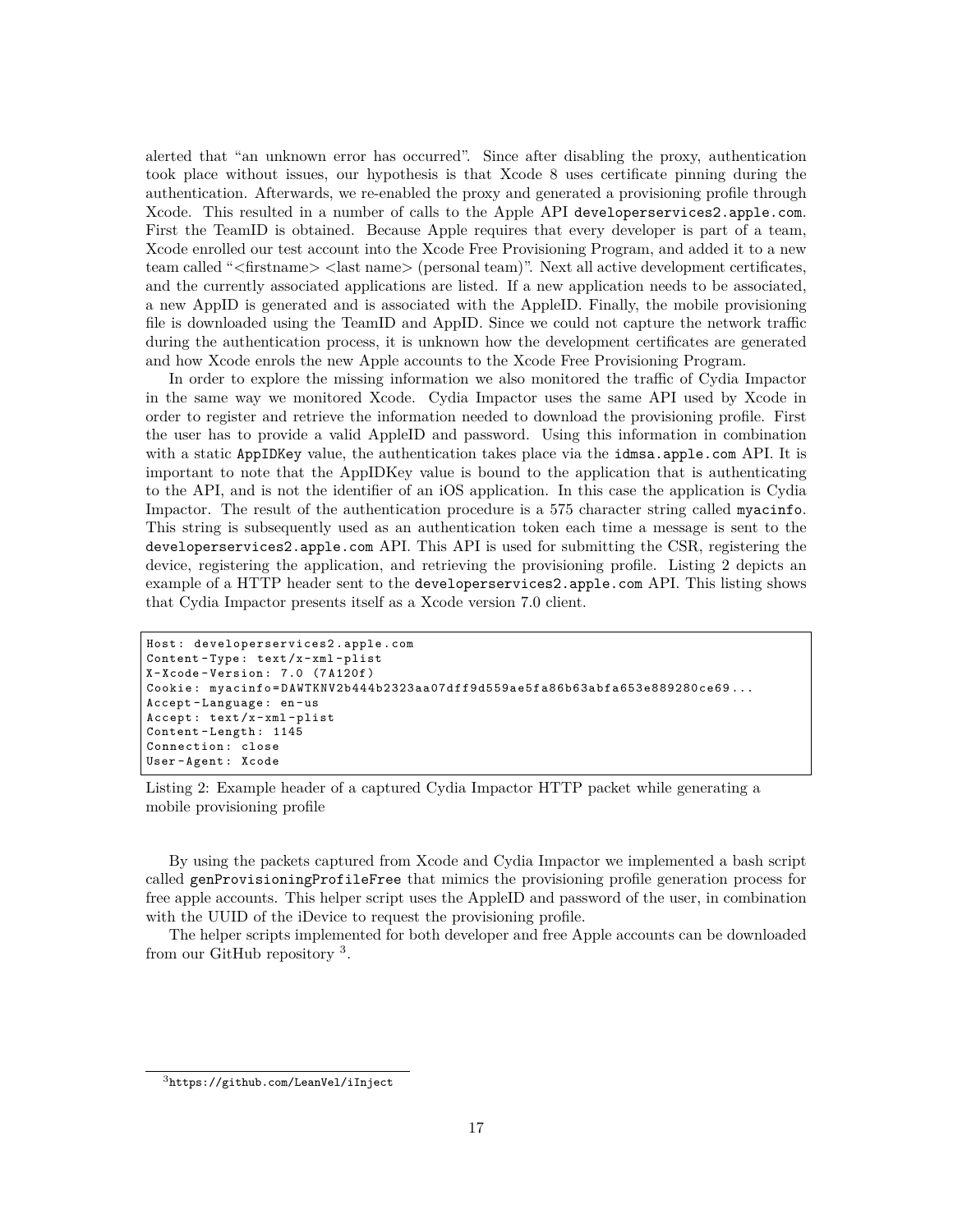# <span id="page-18-0"></span>**8 Install the iOS App Store Package**

The final step of the embedding process is installing the modified IPA on the iDevice. In order to provide communication between the host machine and an iDevice, generally iTunes is used. This software can be run on a macOS or Windows machine, which is in charge of establishing the connection by means of the lockdown protocol. The lockdown protocol, provides pairing, activation, FairPlay certificate handling, and delegates communications to other services [\[56\]](#page-27-10) [\[57\]](#page-27-11). lockdown runs on port 62078 and can accept connections via USB or via WiFi over TCP.

When connecting the iDevice via USB, the general USB protocol is used to provide generic access to the iDevice. On top of this protocol the USBmux protocol provides the multiplexing of several TCP connections over one USB pipe [\[58\]](#page-27-12) [\[59\]](#page-27-13).

After the lockdown service establishes the pairing, other protocols are used to provide access to different areas of the iDevice. For example the AFC (Apple File Connection) protocol can be used to exchange files between the iDevice and iTunes. Another example is the installation proxy protocol, which is used to install and list applications. All the protocols are run as daemons on the iDevice and a client program is used on the host machine to connect with the corresponding daemons. Jonathan Zdziarski has published an overview of the known protocols involved [\[56\]](#page-27-10).

### <span id="page-18-1"></span>**8.1 Deployment Implementation**

Besides iTunes itself, the aforementioned protocols are also implemented by the libimobiledevice open source project [\[60\]](#page-27-14). Libimobiledevice is a cross-platform software library that supports Windows, macOS, and GNU/Linux. This library allows access to the filesystem, and can be used to retrieve details about the connected device, create backups, manage installed applications, and synchronize music, video's, address books, calenders, notes, and bookmarks from and to the iDevice. An shown in [Figure 5,](#page-18-2) the aforementioned protocols are implemented by the libimobiledevice library.



<span id="page-18-2"></span>Figure 5: Overview of communication between iDevice and Host Machine

The libimobiledevice library only implements the protocols. In order to make use of the protocols provided by libimobiledevice, other tools are provided by the project which are built upon this library. For instance, to install, upgrade, uninstall and enumerate installed applications ideviceinstaller is used. This tool interacts with the installation proxy daemon of an iOS device.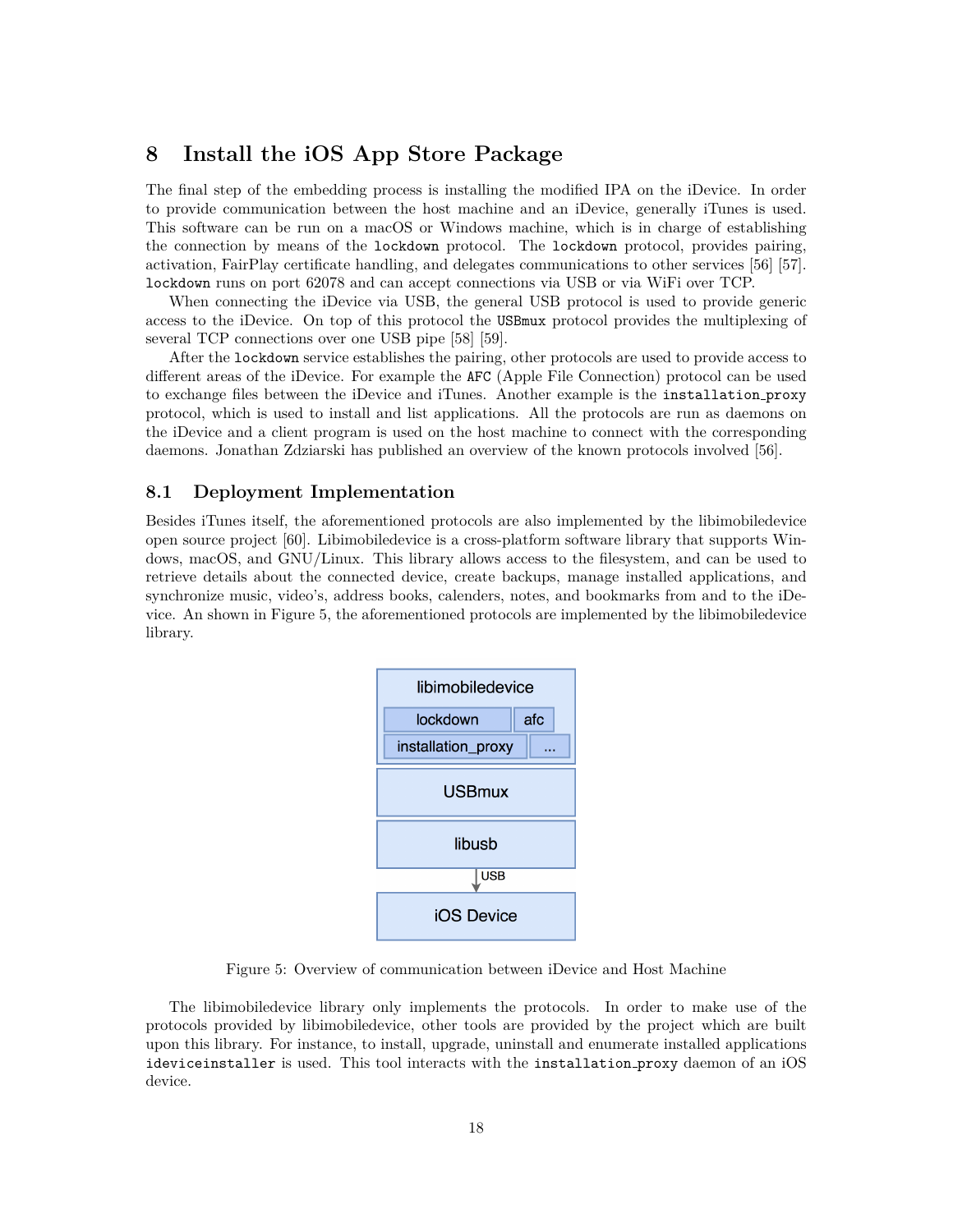Another well known tool for installing applications is Cydia Impactor [\[61\]](#page-27-15). This is a crossplatform tool that supports Windows, macOS, and GNU/Linux. The main differences with ideviceinstaller are that Cydia Impactor is closed source, provides only an Graphical User Interface (GUI), and can also sign applications besides installing. By running the Linux strings command on the binary of Cydia Impactor, it was possible to see that Cydia Impactor also uses the libimobiledevice library in order to communicate with the iDevice and to install applications. Even though Cydia Impactor can sign applications, it does so using "Entitlements" that do not allow application debugging. If an application does not need to be started in debugging mode, this is not an issue, but this may impose a severe limitation for applications that need to be started in this mode. An example of a scenario where debugging mode is needed is when the Frida Gadget dynamic library is embedded in a application. Although the Gadget will be loaded when the application is started, to begin the instrumentation of the application the Gadget first needs to attach to it. If the application is not started in debugging mode, iOS will not allow any process to attach to the application. Since the goal of our project is to embed dynamic libraries like the Frida Gadget, Cydia Impactor is not a suitable solution. Therefore we use ideviceinstaller as the solution to install the modified IPA to the iDevice.

## <span id="page-19-0"></span>**8.2 Running the modified application**

Before an application can be run, the provisioning profile needs to be deployed to the iDevice. The tool ideviceinstaller will automatically install this profile, which makes it possible for iOS to run the security checks needed before an application will run. If the installation goes well, the app should launch on the device by tapping the application icon.

As mentioned before, some dynamic libraries, such as the Frida dynamic library need to be started in debug mode [\[62\]](#page-28-0) [\[8\]](#page-24-7). In order to activate this mode, the debugging symbols need to be loaded first on the iDevice. These can be loaded by mounting the developer disk image for the right iOS version. The DeveloperDiskImage.dmg file can be copied from any macOS system with Xcode installed. This file can be found under /Applications/Xcode.app/Contents/Developer/ Platforms/iPhoneOS.platform/<iosversion>/. This file can also be downloaded from various sources on the internet. After this file is retrieved, macOS is not needed anymore. On GNU/Linux, the tool ideviceimagemounter, part of the libimobiledevice project, can be used to mount this file to the iDevice. After this file is mounted the application can be started in debugging mode by using the tool idevicedebug, also part of the libimobiledevice project.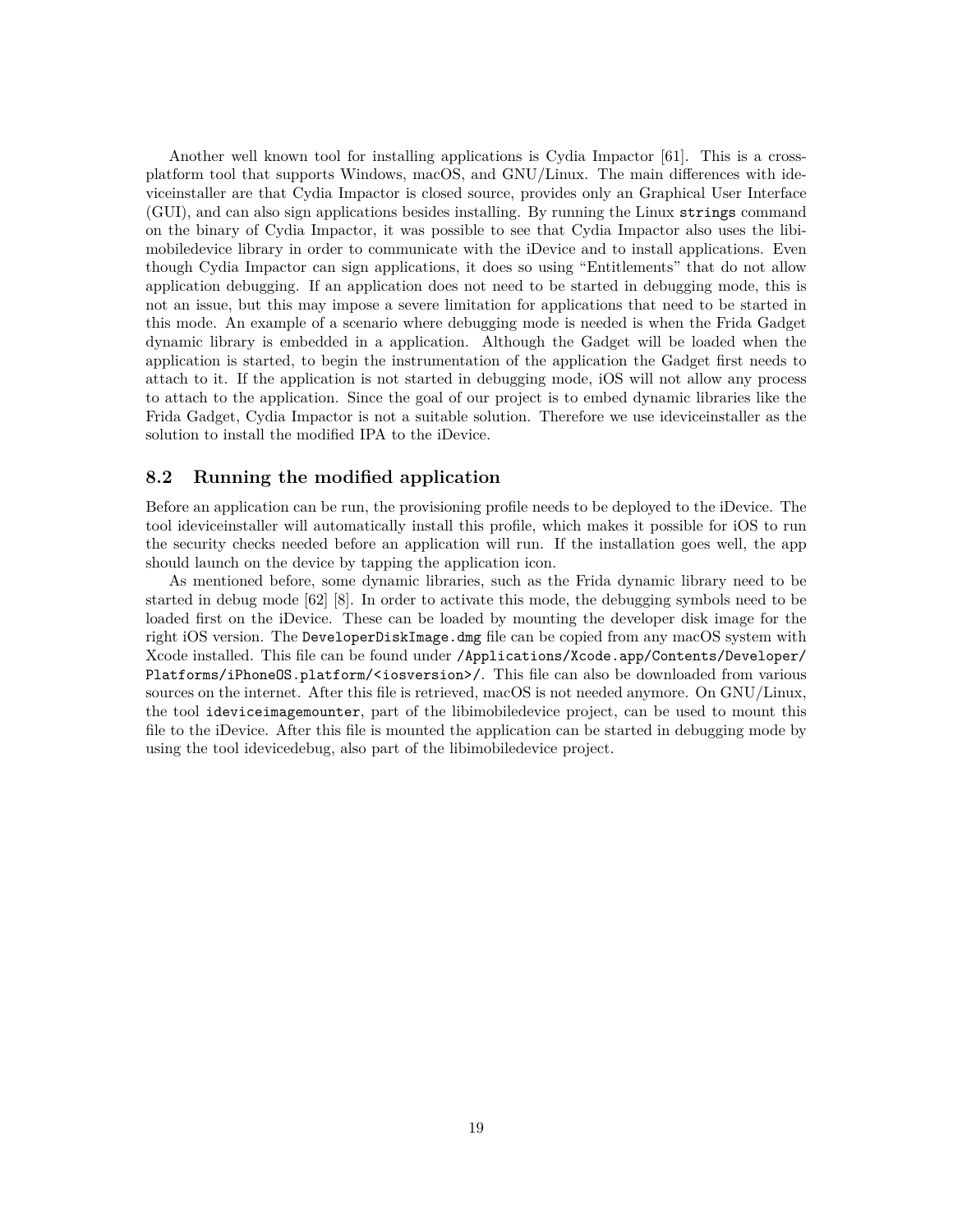# <span id="page-20-0"></span>**9 Automation**

In order to answer our last research question, we developed a proof of concept tool which we call iInject. This command line tool takes as input an IPA file and a dynamic library file. The tool performs the application modification, code signing, and deployment in an automated fashion. In [Figure 6](#page-20-1) we present a diagram of the inner workings of iInject. Since it is not possible to acquire the application from a non-jailbroken device, this step of the process in not included in iInject. Therefore, an unencrypted IPA is required as part of the input.



<span id="page-20-1"></span>Figure 6: Diagram of the input requirements and inner working of iInject

First of all, iInject verifies if a valid signing identity and provisioning profile is set up on the host system. In other words, it checks if there is a valid private key with the corresponding certificate signed by Apple, and it verifies that the provisioning profile is not expired and includes the target device in the device list. If this check fails, iInject will suggest to the user to generate a provisioning profile using one of the helpers scripts introduced in Section [7.](#page-15-0)

Once the provisioning profile is correctly set-up, iInject uncompresses the IPA archive in a work directory. After the IPA is correctly uncompressed, the tool copies the selected dynamic library file into the "*<*application name*>*.app" directory. Then, the program insert dylib is called to insert the LC LOAD DYLIB load command into the application's executable. Since the modification of the executable invalidates the old signature, we use the "code signature stripping" feature of insert dylib to remove the old signature from the binary.

The next step is signing the application with the installed provisioning profile. Before signing iInject creates a new IPA file by compressing the "Payload" directory. This directory by now contains a modified executable and the selected dynamic library file. When the new IPA is ready, the program iSign is called. As explained in Subsection [6.1,](#page-13-0) iSign signs the application's nested code, resources, and main executable file. Moreover, it adds to the IPA archive the "embedded.mobileprovision" file required by iOS to verify the code signature. This file is the provisioning profile used during the signing process.

Finally, iInject deploys the new IPA to the target device. This is done via the program ideviceinstaller. This program implements the protocols needed to communicate with the device, pushes the IPA file, and launches the installation proxy on the device to install the application. The installation instructions, as well as additional technical details of the tool, can be found in our GitHub repository<sup>[4](#page-20-2)</sup>.

To verify the correctness of iInject we have tested the tool using two non-jailbroken devices: an iPhone 6s running iOS 10.3.2 and an iPad mini 3 running iOS 10.2.1. Moreover, we used ten different IPAs during the tests. These applications were acquired from either a jailbroken iPhone running iOS 10.2 using Clutch or downloaded from the iosninja.io website <sup>[5](#page-20-3)</sup>. iosninja.io provides IPA files without Fairplay protection.

<span id="page-20-2"></span><sup>4</sup><https://github.com/LeanVel/iInject>

<span id="page-20-3"></span><sup>5</sup><https://iosninja.io/ipa-library>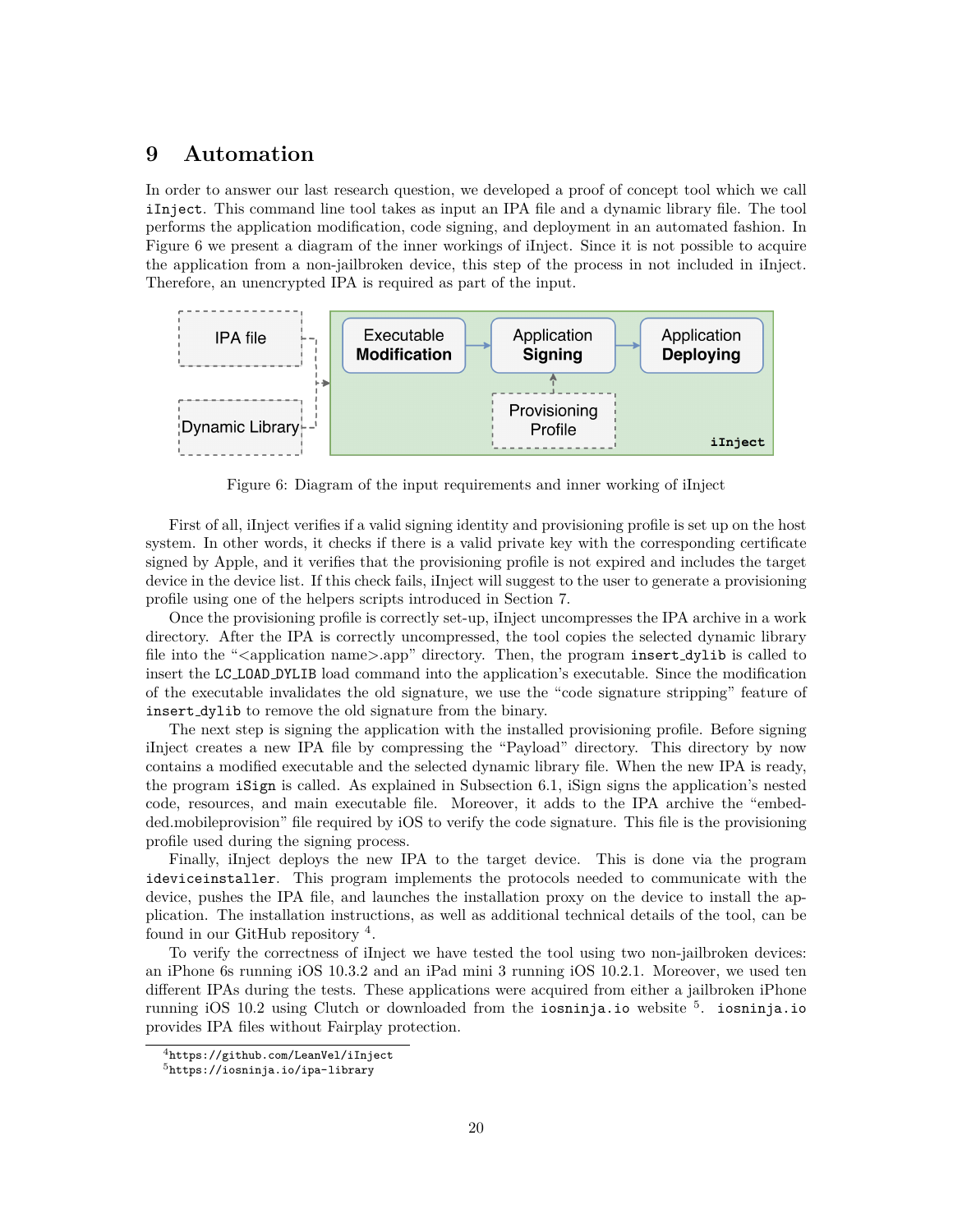In [Table 2](#page-21-0) we present the BundleID of the applications, the origin of them, and the result of the tests. Both the IPAs that did not pass the test successfully, had problems in the code signing step. Our hypothesis is that some of the framework files is in a format that is not supported by iSign. Therefore, we have escalated the issues to the iSign developers to find out the root cause of the problem.

| <b>Name</b>    | <b>Application Bundle ID</b>   | Origin   | Result         |
|----------------|--------------------------------|----------|----------------|
| BatteryLife    | com.rbtdigital.Battery-Life    | Clutch   | <b>Success</b> |
| QR Scanner     | com.wenstudio.free.f3.Scanner6 | Clutch   | <b>Success</b> |
| QR Free        | com.ihandysoft.barcode.qr.free | Clutch   | Failure        |
| 9292           | nl.9292.9292                   | Clutch   | <b>Success</b> |
| Wikipedia      | org.wikimedia.wikipedia        | Clutch   | Failure        |
| YouTube++      | com.google.jos.youtube.noads   | Web Site | <b>Success</b> |
| FilesBrowser   | com.highcaffeinecontent.Files  | Web Site | <b>Success</b> |
| Kodi 16 Ja     | rvisorg.xbmc.kodi-ios          | Web Site | <b>Success</b> |
| BatteryLifeApp | com.rbt.batteryLifeApp         | Web Site | <b>Success</b> |
| FlappyBird     | com.dotgears.flap              | Web Site | <b>Success</b> |

<span id="page-21-0"></span>Table 2: Applications details and test results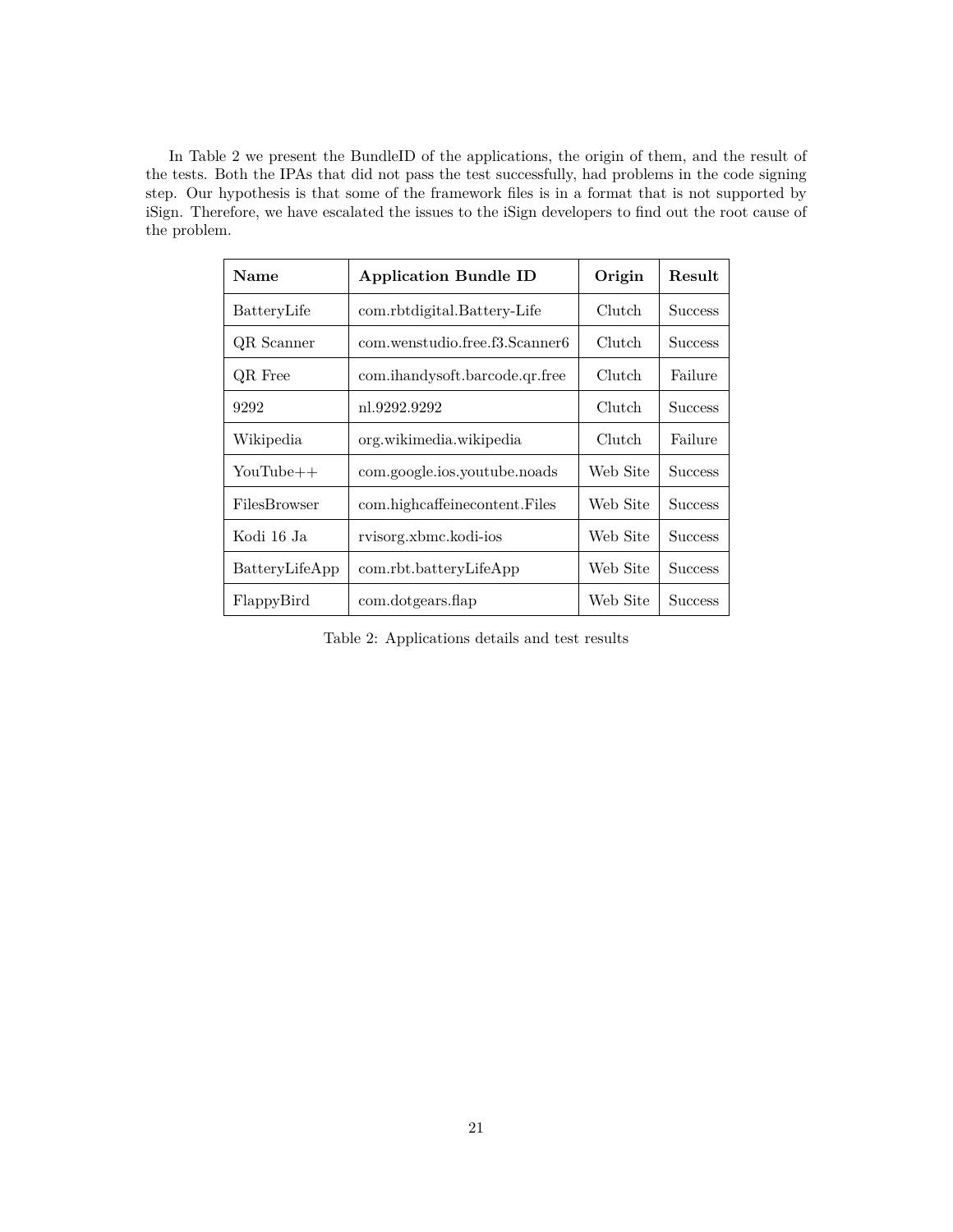## <span id="page-22-0"></span>**10 Discussion and Future Work**

In this project we have shown that the process of embedding a dynamic library into an existing iOS application can be performed from a GNU/Linux system in an automated way. Nevertheless, some limitations need to be addressed.

First, as explained in Subsection [4.1,](#page-8-0) to acquire the target IPA we need a jailbroken device or a non-jailbroken device running iOS 8 or lower. Currently, the last jailbreak was released in January 2017 for iOS 10.2, and this could be one of the last jailbroken iOS versions [\[63\]](#page-28-1). The reason for this is that it has become increasingly difficult to crack an iOS release, due to the security enhancements rolled out by Apple. Besides, even when a vulnerability is found which could be used for a jailbreak, this vulnerability is often sold to Apple or other high paying third parties. In the context of this project, we assumed that the security researcher interested in embedding a dynamic library has the means to acquire the IPA file. Hence, this limitation could also be overcome by contacting the developers of the application and retrieving the IPA this way.

Secondly, the scope of this project did not cover the development of dynamic libraries. This is not always an issue, since projects such as Frida and Cycript provide pre-compiled dynamic libraries. But, in order to develop and compile self-written dynamic libraries from a GNU/Linux system, further research needs to be done to port the full tool-chain for cross compilation.

Thirdly, we implemented a helper script called genProvisioningProfileFree that is able to retrieve the provisioning profile for free Apple accounts. Since we could not capture the authentication traffic from Xcode version 8.3.3, we mimicked the inner workings of Xcode version 7.0 in this script. If Apple decides to stop the support for Xcode 7.0, the script would not be functional anymore. For the script that we have developed to generate provisioning profiles using individual and enterprise developer accounts, this is not a limitation since it uses the Apple Developer Portal.

Furthermore, iInject and all the helper scripts were developed as a proof of concept. This means that to keep the implementation simple, we did not take all scenarios into account and we assumed that the requirements of our tool were properly fulfilled. However, we implemented basic checks to guide the user of the iInject tool to establish the right setup. Additionally, the tool can be improved to make the it more secure and efficient.

Although the tool was designed to embed any dynamic library into any iOS application, during the implementation of the tool only the Frida Gadget dynamic library was tested. Nonetheless, there are no indications that the tool would fail at the moment of embedding another dynamic library.

Finally, the tool was tested with two non-jailbroken devices running iOS 10.2.1 and 10.3.2. Since all the steps performed are independent from iOS 10, from a theoretical point of view iInject should work with lower iOS versions. During the development of iInject, ten different iOS applications were used to verify the behaviour of the tool. In order to improve the robustness of the tool, a more representative population of iDevices, iOS versions, and IPAs should be tested.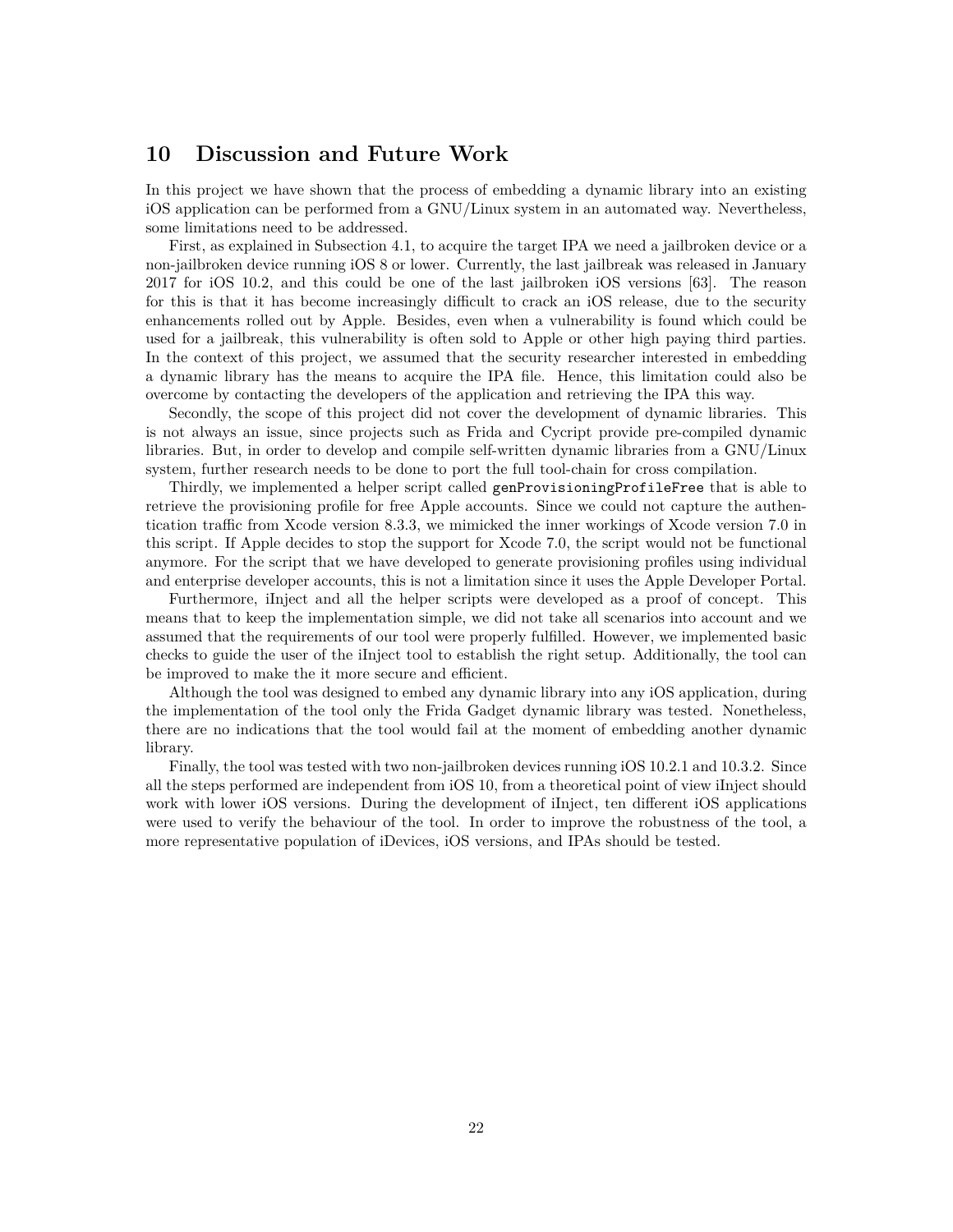# <span id="page-23-0"></span>**11 Conclusion**

Our research focused on automating from GNU/Linux the process of embedding dynamic libraries into iOS applications. This process is mostly implemented by Apple native tools and little is documented about the inner workings of them. Therefore, to accomplish our goal, we performed a theoretical analysis of the current state of the art, identified the different steps of the embedding process, explored the way to implement each of the steps in GNU/Linux, and implemented a proof of concept that executes the steps in an automated fashion.

To begin with, we identified four steps in the embedding process: application acquisition, executable modification, application signing, and application deployment. Then, we studied in detail the different files and procedures involved in each of the steps. This includes the IPA archive structure, the mach-o binary file format, the code signing procedure, the provisioning profile generation, and the communication protocol between a host and an iOS device. The theoretical analysis revealed to us the requirements needed to embed a dynamic library into an already compiled iOS application.

After the theoretical analysis, we identified the tools that could implement each of the aforementioned steps. During this investigation many tools were found, however most of them were implemented for macOS. With the knowledge gained in the previous analysis, and by using additional open source projects, we ported and adapted the tools needed to implement from GNU/Linux all steps involved in the embedding process. Furthermore, by analyzing the network packets interchanged between Xcode and the Apple Developer Portal API, we identified the requirements and procedure to generate provisioning profiles without a macOS system.

Finally, we explored different ways of automating the complete embedding process. By leveraging the functionality of the tools identified in the practical investigation, we implemented a command line tool called iInject. This proof of concept takes as an input a target IPA and a dynamic library file and then performs the executable modification, application signing, and application deployment to the iDevice. Since the application acquisition requires a jailbroken device, we did not to integrate this step in the proposed automated solution. Thereby allowing iInject to work on non-jailbroken devices. To fine-tune the parameters passed to the underling tools we performed several tests on different iOS versions with different IPA files. Furthermore, we collaborated with the corresponding tools' developers to fix features and functionality needed for this project. In addition to implementing iInject, we developed two standalone scripts capable of generating a provisioning profile by just providing a valid free Apple account or paid developer account.

To conclude, the process of embedding dynamic libraries into iOS applications can be performed from a GNU/Linux system. We have shown with our proof of concept that this process can be automated and can be executed on non-jailbroken devices.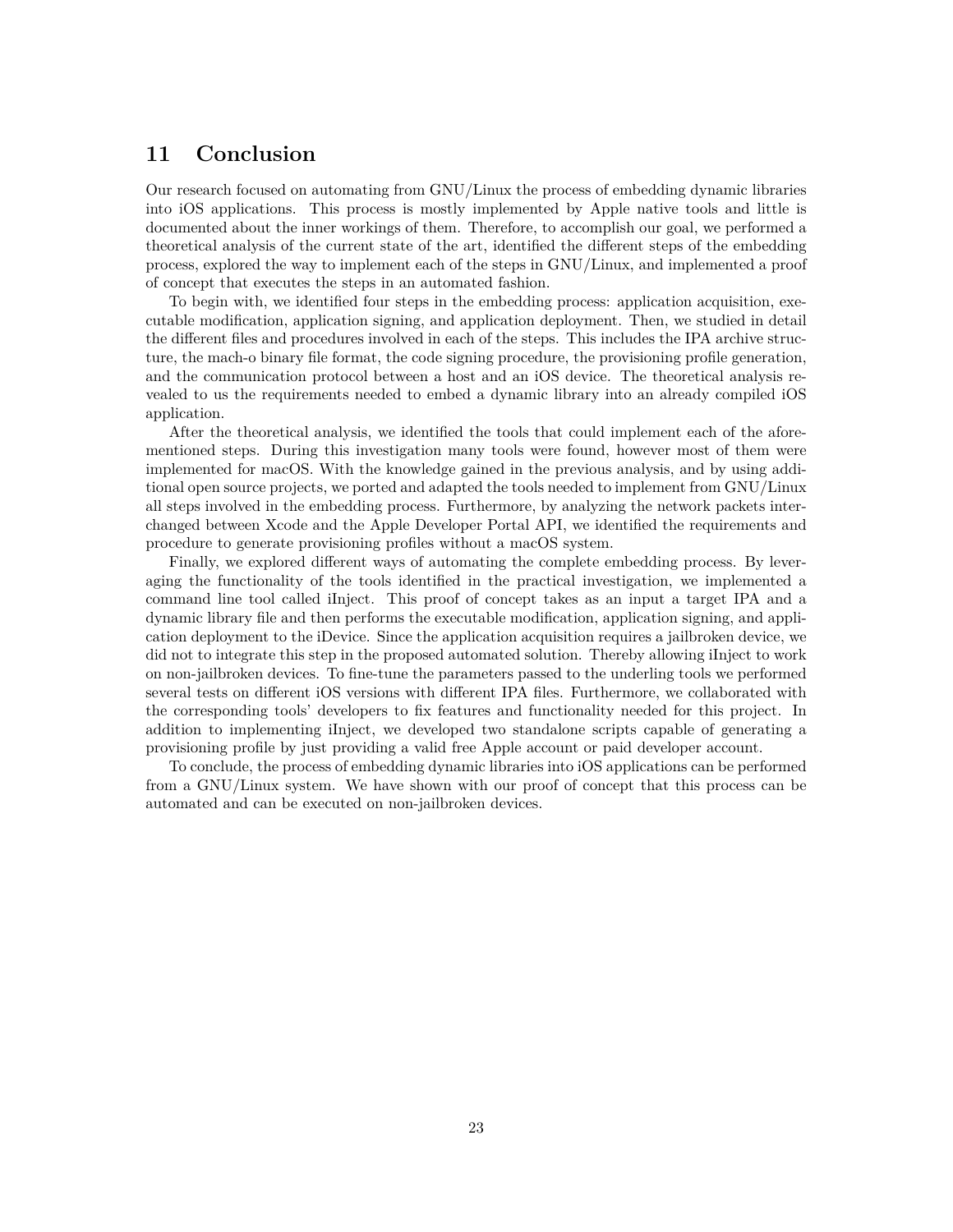# **References**

- <span id="page-24-0"></span>[1] Rob Beschizza. iPhone game dev accused of stealing players' phone numbers. [https:](https://boingboing.net/2009/11/05/iphone-game-dev-accu.html) [//boingboing.net/2009/11/05/iphone-game-dev-accu.html](https://boingboing.net/2009/11/05/iphone-game-dev-accu.html), November 2009. [Online; accessed 8-June-2017].
- <span id="page-24-1"></span>[2] Sean Hollister. Here's why we're not downloading Meitu, the red-hot anime photo app. [https:](https://www.cnet.com/news/meitu-app-privacy-issues-why/) [//www.cnet.com/news/meitu-app-privacy-issues-why/](https://www.cnet.com/news/meitu-app-privacy-issues-why/), January 2017. [Online; accessed 8-June-2017].
- <span id="page-24-2"></span>[3] Wired. Apple Approves, Pulls Flashlight App with Hidden Tethering Mode. [https://www.wired.com/2010/07/apple-approves-pulls-flashlight-app-with](https://www.wired.com/2010/07/apple-approves-pulls-flashlight-app-with-hidden-tethering-mode/)[hidden-tethering-mode/](https://www.wired.com/2010/07/apple-approves-pulls-flashlight-app-with-hidden-tethering-mode/), July 2010. [Online; accessed 8-June-2017].
- <span id="page-24-3"></span>[4] Android Open Source Project. Android Security 2015 Year In Review. [https://source.](https://source.android.com/security/reports/Google_Android_Security_2015_Report_Final.pdf) [android.com/security/reports/Google\\_Android\\_Security\\_2015\\_Report\\_Final.pdf](https://source.android.com/security/reports/Google_Android_Security_2015_Report_Final.pdf), April 2016. [Online; accessed 7-June-2017].
- <span id="page-24-4"></span>[5] Martin Szydlowski, Manuel Egele, Christopher Kruegel, and Giovanni Vigna. Challenges for dynamic analysis of ios applications. In *Open Problems in Network Security*, pages 65–77. Springer, 2012.
- <span id="page-24-5"></span>[6] Andreas Kurtz, Andreas Weinlein, Christoph Settgast, and Felix Freiling. Dios: Dynamic privacy analysis of ios applications. Technical Report CS-2014-03, Friedrich-Alexander-Universität Erlangen-Nürnberg, Dept. of Computer Science, June 2014.
- <span id="page-24-6"></span>[7] Topher Kessler. What Apple's sandboxing means for developers and users. [https://www.](https://www.cnet.com/news/what-apples-sandboxing-means-for-developers-and-users/) [cnet.com/news/what-apples-sandboxing-means-for-developers-and-users/](https://www.cnet.com/news/what-apples-sandboxing-means-for-developers-and-users/), November 2011. [Online; accessed 8-June-2017].
- <span id="page-24-7"></span>[8] Adrian Villa. iOS instrumentation without jailbreak. [https://www.nccgroup.trust/uk/](https://www.nccgroup.trust/uk/about-us/newsroom-and-events/blogs/2016/october/ios-instrumentation-without-jailbreak/) [about-us/newsroom-and-events/blogs/2016/october/ios-instrumentation-without](https://www.nccgroup.trust/uk/about-us/newsroom-and-events/blogs/2016/october/ios-instrumentation-without-jailbreak/)[jailbreak/](https://www.nccgroup.trust/uk/about-us/newsroom-and-events/blogs/2016/october/ios-instrumentation-without-jailbreak/), October 2016. [Online; accessed 7-June-2017].
- <span id="page-24-8"></span>[9] Ole André V. Ravnos. Frida - A world-class dynamic instrumentation framework - Inject JavaScript to explore native apps on Windows, macOS, Linux, iOS, Android, and QNX. <https://www.frida.re>, June 2017. [Online; accessed 06-July-2017].
- <span id="page-24-9"></span>[10] Jay Freeman (saurik). Cycript - allowing developers to explore and modify running applications on either iOS or Mac OS X. <http://www.cycript.org/>, June 2017. [Online; accessed 06-July-2017].
- <span id="page-24-10"></span>[11] Ole André V. Ravnos. Frida A world-class dynamic instrumentation framework. [https:](https://www.frida.re/docs/home/) [//www.frida.re/docs/home/](https://www.frida.re/docs/home/), July 2017. [Online; accessed 7-June-2017].
- <span id="page-24-11"></span>[12] Apple Support Community. Macintosh virtual machine hosted by Windows. [https:](https://discussions.apple.com/thread/5785112?tstart=0) [//discussions.apple.com/thread/5785112?tstart=0](https://discussions.apple.com/thread/5785112?tstart=0), January 2014. [Online; accessed 8- June-2017].
- <span id="page-24-12"></span>[13] Hammond, Richard P. Dynamic injection of execution logic into main dynamic link library function of the original kernel of a windowed operating system, October 2002. US Patent No 6,463,583.
- <span id="page-24-13"></span>[14] Jonathan Zdziarksi. How App Store Apps are Hacked on Non-Jailbroken Phones. [https:](https://www.zdziarski.com/blog/?p=4002) [//www.zdziarski.com/blog/?p=4002](https://www.zdziarski.com/blog/?p=4002), October 2014. [Online; accessed 7-June-2017].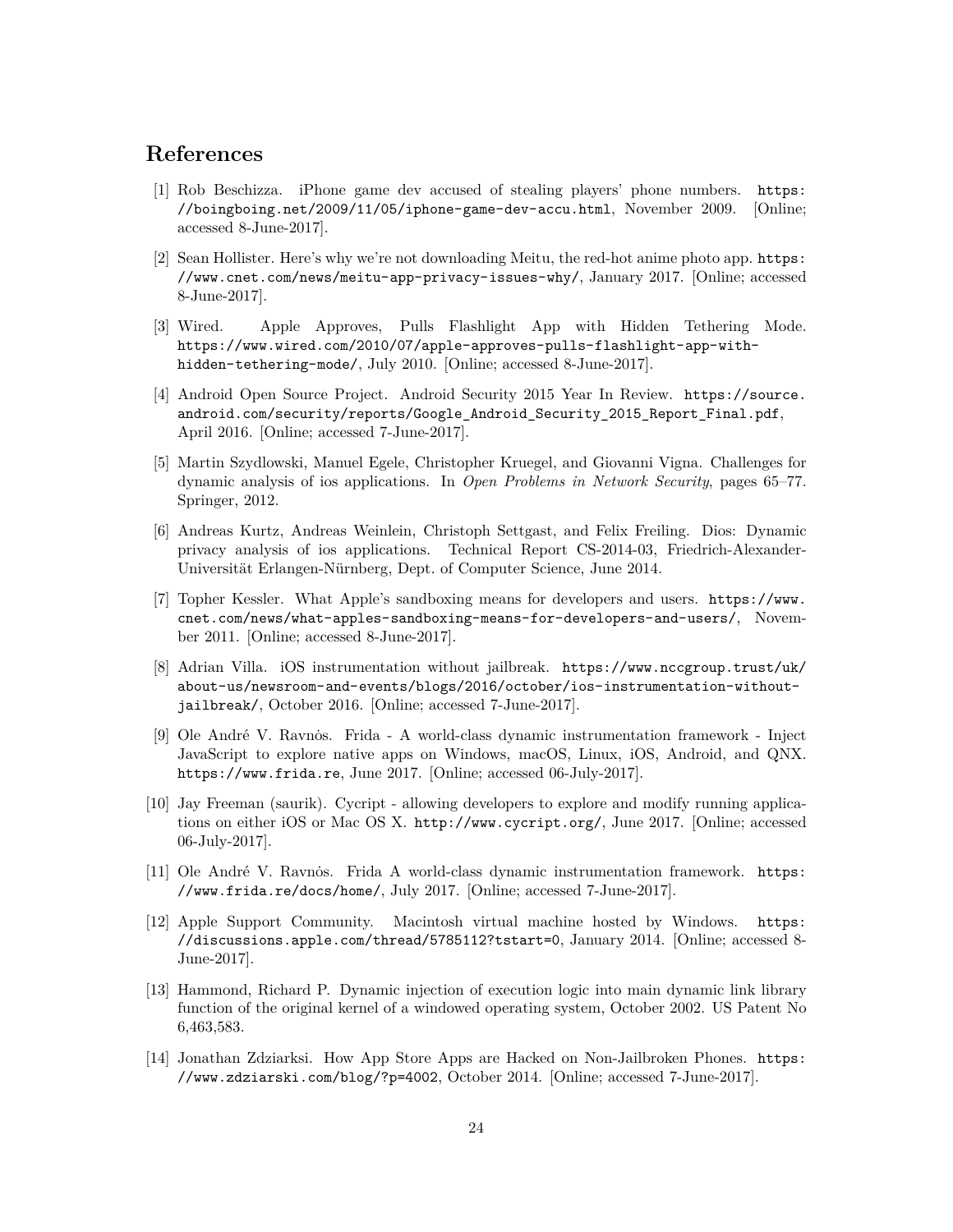- <span id="page-25-0"></span>[15] Carl Livitt. Rethinking & Repackaging iOS. [https://www.bishopfox.com/blog/2015/02/](https://www.bishopfox.com/blog/2015/02/rethinking-repackaging-ios-apps-part-1/) [rethinking-repackaging-ios-apps-part-1/](https://www.bishopfox.com/blog/2015/02/rethinking-repackaging-ios-apps-part-1/), February 2015. [Online; accessed 7-June-2017].
- <span id="page-25-1"></span>[16] Nishant Das Patnaik. Appmon: runtime security testing & profiling framework for native apps. <https://github.com/dpnishant/appmon/wiki/2.-Introduction>, November 2016. [Online; accessed 06-July-2017].
- <span id="page-25-2"></span>[17] Apple Inc. Xcode - Apple Developer. <https://developer.apple.com/xcode/>, June 2017. [Online; accessed 8-June-2017].
- <span id="page-25-3"></span>[18] Apple Inc. Technical Q&A QA1795 - Measure Your App. [https://developer.apple.com/](https://developer.apple.com/library/content/qa/qa1795/_index.html) [library/content/qa/qa1795/\\_index.html](https://developer.apple.com/library/content/qa/qa1795/_index.html), April 2017. [Online; accessed 26-June-2017].
- <span id="page-25-4"></span>[19] Apple Inc. OS X ABI Mach-O File Format Reference, 2009.
- <span id="page-25-5"></span>[20] Apple Inc. About Information Property List Files. [https://developer.apple.](https://developer.apple.com/library/content/documentation/General/Reference/InfoPlistKeyReference/Articles/AboutInformationPropertyListFiles.html) [com/library/content/documentation/General/Reference/InfoPlistKeyReference/](https://developer.apple.com/library/content/documentation/General/Reference/InfoPlistKeyReference/Articles/AboutInformationPropertyListFiles.html) [Articles/AboutInformationPropertyListFiles.html](https://developer.apple.com/library/content/documentation/General/Reference/InfoPlistKeyReference/Articles/AboutInformationPropertyListFiles.html), June 2017. [Online; accessed 26-June-2017].
- <span id="page-25-6"></span>[21] Apple Inc. Internationalization and Localization - Managing Strings Files. [https://developer.apple.com/library/content/documentation/MacOSX/Conceptual/](https://developer.apple.com/library/content/documentation/MacOSX/Conceptual/BPInternational/MaintaingYourOwnStringsFiles/MaintaingYourOwnStringsFiles.html) [BPInternational/MaintaingYourOwnStringsFiles/MaintaingYourOwnStringsFiles.](https://developer.apple.com/library/content/documentation/MacOSX/Conceptual/BPInternational/MaintaingYourOwnStringsFiles/MaintaingYourOwnStringsFiles.html) [html](https://developer.apple.com/library/content/documentation/MacOSX/Conceptual/BPInternational/MaintaingYourOwnStringsFiles/MaintaingYourOwnStringsFiles.html), September 2017. [Online; accessed 26-June-2017].
- <span id="page-25-7"></span>[22] Apple Inc. Cocoa Application Competencies for iOS - Storyboard. [https:](https://developer.apple.com/library/content/documentation/General/Conceptual/Devpedia-CocoaApp/Storyboard.html) [//developer.apple.com/library/content/documentation/General/Conceptual/](https://developer.apple.com/library/content/documentation/General/Conceptual/Devpedia-CocoaApp/Storyboard.html) [Devpedia-CocoaApp/Storyboard.html](https://developer.apple.com/library/content/documentation/General/Conceptual/Devpedia-CocoaApp/Storyboard.html), September 2017. [Online; accessed 26-June-2017].
- <span id="page-25-8"></span>[23] Apple Inc. Code Signing Guide - Understanding the Code Signature. [https:](https://developer.apple.com/library/content/documentation/Security/Conceptual/CodeSigningGuide/Introduction/Introduction.html) [//developer.apple.com/library/content/documentation/Security/Conceptual/](https://developer.apple.com/library/content/documentation/Security/Conceptual/CodeSigningGuide/Introduction/Introduction.html) [CodeSigningGuide/Introduction/Introduction.html](https://developer.apple.com/library/content/documentation/Security/Conceptual/CodeSigningGuide/Introduction/Introduction.html), September 2016. [Online; accessed 27-June-2017].
- <span id="page-25-9"></span>[24] Apple Inc. Creating Your Team Provisioning Profile. [https://developer.apple.com/](https://developer.apple.com/library/content/documentation/IDEs/Conceptual/AppStoreDistributionTutorial/CreatingYourTeamProvisioningProfile/CreatingYourTeamProvisioningProfile.html) [library/content/documentation/IDEs/Conceptual/AppStoreDistributionTutorial/](https://developer.apple.com/library/content/documentation/IDEs/Conceptual/AppStoreDistributionTutorial/CreatingYourTeamProvisioningProfile/CreatingYourTeamProvisioningProfile.html) [CreatingYourTeamProvisioningProfile/CreatingYourTeamProvisioningProfile.html](https://developer.apple.com/library/content/documentation/IDEs/Conceptual/AppStoreDistributionTutorial/CreatingYourTeamProvisioningProfile/CreatingYourTeamProvisioningProfile.html), April 2017. [Online; accessed 26-June-2017].
- <span id="page-25-10"></span>[25] PKWARE Inc. .ZIP File Format Specification. [https://pkware.cachefly.net/webdocs/](https://pkware.cachefly.net/webdocs/casestudies/APPNOTE.TXT) [casestudies/APPNOTE.TXT](https://pkware.cachefly.net/webdocs/casestudies/APPNOTE.TXT), October 2014. [Online; accessed 26-June-2017].
- <span id="page-25-11"></span>[26] Apple Inc. Technical Q&A QA1686 - App Icons. [https://developer.apple.com/library/](https://developer.apple.com/library/content/qa/qa1686/_index.html) [content/qa/qa1686/\\_index.html](https://developer.apple.com/library/content/qa/qa1686/_index.html), December 2016. [Online; accessed 26-June-2017].
- <span id="page-25-12"></span>[27] Apple Inc. App Distribution Guide - App Thinning (iOS, tvOS, watchOS). [https://developer.apple.com/library/content/documentation/IDEs/Conceptual/](https://developer.apple.com/library/content/documentation/IDEs/Conceptual/AppDistributionGuide/AppThinning/AppThinning.html) [AppDistributionGuide/AppThinning/AppThinning.html](https://developer.apple.com/library/content/documentation/IDEs/Conceptual/AppDistributionGuide/AppThinning/AppThinning.html), September 2017. [Online; accessed 27-June-2017].
- <span id="page-25-13"></span>[28] Empirical Magic Ltd. ios support matrix. <http://iossupportmatrix.com/>, June 2016. [Online; accessed 12-July-2017].
- <span id="page-25-14"></span>[29] Wikipedia. Fairplay — wikipedia, the free encyclopedia. [https://en.wikipedia.org/w/](https://en.wikipedia.org/w/index.php?title=FairPlay&oldid=789684844) [index.php?title=FairPlay&oldid=789684844](https://en.wikipedia.org/w/index.php?title=FairPlay&oldid=789684844), July 2017. [Online; accessed 12-July-2017].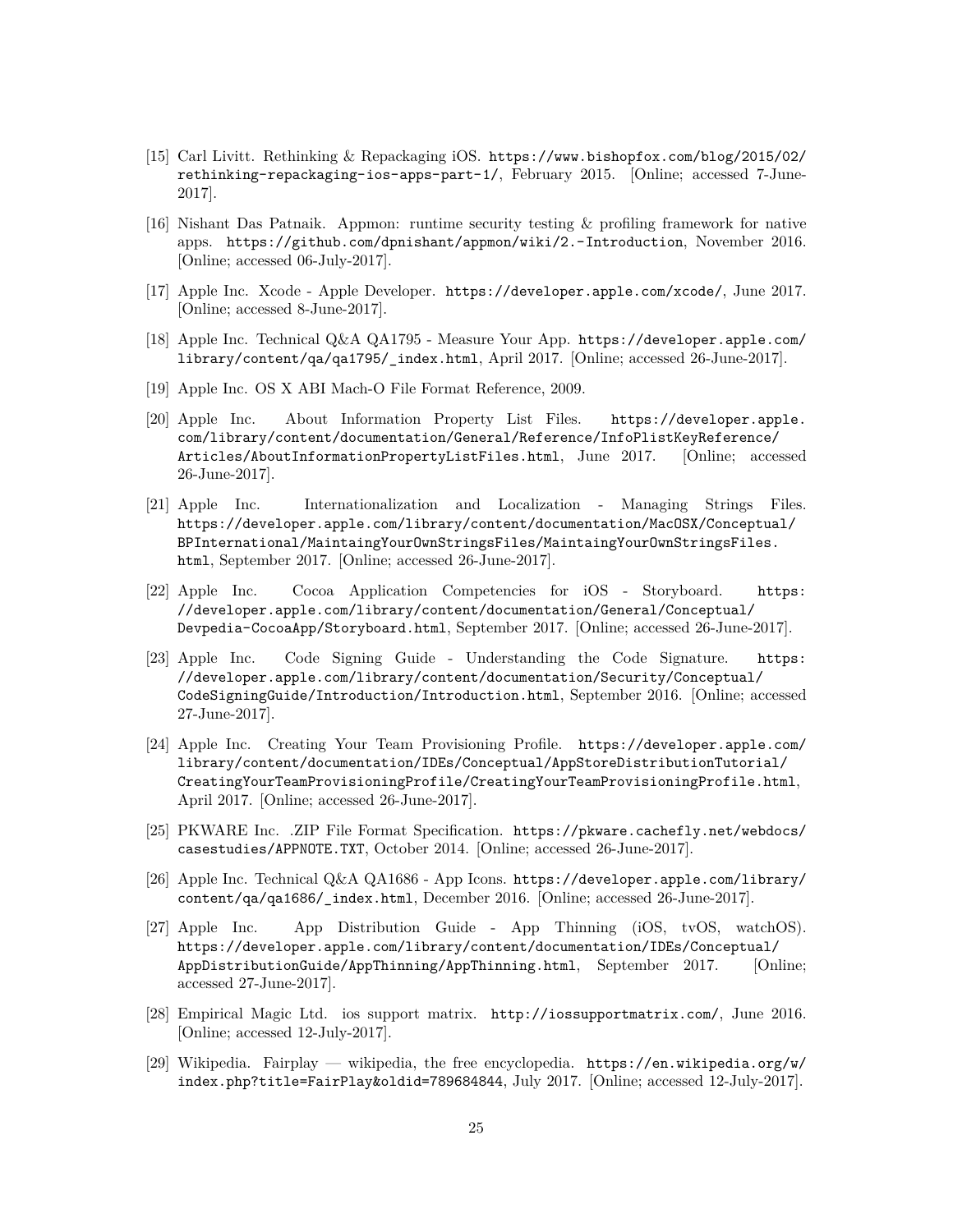- <span id="page-26-0"></span>[30] Josh Lieberman. How are Apple App Store Apps encrypted? [https://reverseengineering.](https://reverseengineering.stackexchange.com/questions/14704/how-are-apple-app-store-apps-encrypted) [stackexchange.com/questions/14704/how-are-apple-app-store-apps-encrypted](https://reverseengineering.stackexchange.com/questions/14704/how-are-apple-app-store-apps-encrypted), February 2017. [Online; accessed 26-June-2017].
- <span id="page-26-1"></span>[31] Appholly Technology Co. iFunbox — the File and App Management Tool for iPhone, iPad & iPod Touch. <http://www.i-funbox.com/>, June 2017. [Online; accessed 06-July-2017].
- <span id="page-26-2"></span>[32] DigiDNA SARL. iMazing — iPhone, iPad & iPod Manager for Mac & PC. [https://imazing.](https://imazing.com/) [com/](https://imazing.com/), June 2017. [Online; accessed 06-July-2017].
- <span id="page-26-3"></span>[33] Contributors of libimobiledevice. libimobiledevice/ideviceinstaller: Manage apps of iOS devices . <https://github.com/libimobiledevice/ideviceinstaller>, June 2016. [Online; accessed 06-July-2017].
- <span id="page-26-4"></span>[34] DigiDNA Team. Why did Apple kill App extraction in iOS 9? [https://imazing.com/](https://imazing.com/blog/why-did-apple-kill-app-extraction-in-ios-9) [blog/why-did-apple-kill-app-extraction-in-ios-9](https://imazing.com/blog/why-did-apple-kill-app-extraction-in-ios-9), September 2015. [Online; accessed 27-June-2017].
- <span id="page-26-5"></span>[35] Jeffery Battersby. Why 'Transfer Purchases' doesn't copy apps to iTunes when backing up your iPhone. [http://www.macworld.com/article/3125509/iphone-ipad/more-on](http://www.macworld.com/article/3125509/iphone-ipad/more-on-backing-up-your-ios-device.html)[backing-up-your-ios-device.html](http://www.macworld.com/article/3125509/iphone-ipad/more-on-backing-up-your-ios-device.html), September 2016. [Online; accessed 27-June-2017].
- <span id="page-26-6"></span>[36] Apple Inc. Redownload music, movies, TV shows, apps, and books from the iTunes Store, iBooks Store, and App Store. <https://support.apple.com/en-gb/HT201272>, May 2017. [Online; accessed 26-June-2017].
- <span id="page-26-7"></span>[37] Infosec Resources. Penetration Testing for iPhone Applications âĂŞ Part 5. [http://resources.infosecinstitute.com/penetration-testing-for-iphone](http://resources.infosecinstitute.com/penetration-testing-for-iphone-applications-part-5/)[applications-part-5/](http://resources.infosecinstitute.com/penetration-testing-for-iphone-applications-part-5/), May 2016. [Online; accessed 27-June-2017].
- <span id="page-26-8"></span>[38] iPhone Development Wiki. iOS - Reverse Engineering Tool. [http://iphonedevwiki.net/](http://iphonedevwiki.net/index.php?title=Reverse_Engineering_Tools&oldid=4970) [index.php?title=Reverse\\_Engineering\\_Tools&oldid=4970](http://iphonedevwiki.net/index.php?title=Reverse_Engineering_Tools&oldid=4970), April 2017. [Online; accessed 27-June-2017].
- <span id="page-26-9"></span>[39] Kim Jong-Cracks. KJCracks/Clutch: Fast iOS executable dumper. [https://github.com/](https://github.com/KJCracks/Clutch) [KJCracks/Clutch](https://github.com/KJCracks/Clutch), June 2017. [Online; accessed 06-July-2017].
- <span id="page-26-10"></span>[40] NowSecure. nowsecure/node-applesign: NodeJS module and commandline utility for resigning iOS applications. <https://github.com/nowsecure/node-applesign/>, June 2017. [Online; accessed 06-July-2017].
- <span id="page-26-11"></span>[41] Alex Zielenski. optool - Command Line Tool for interacting with MachO binaries on OSX/iOS. <https://github.com/alexzielenski/optool>, March 2017. [Online; accessed 06-July-2017].
- <span id="page-26-12"></span>[42] Asger Hautop Drewsen. insert dylib - Command line utility for inserting a dylib load command into a Mach-O binary. [https://github.com/Tyilo/insert\\_dylib](https://github.com/Tyilo/insert_dylib), August 2016. [Online; accessed 06-July-2017].
- <span id="page-26-13"></span>[43] Fabian Renn. cctools - Apple toolchain ported to linux. [https://github.com/hogliux/](https://github.com/hogliux/cctools) [cctools](https://github.com/hogliux/cctools), June 2014. [Online; accessed 06-July-2017].
- <span id="page-26-14"></span>[44] Charlie Miller, Dion Blazakis, Dino DaiZovi, Stefan Esser, Vincenzo Iozzo, and Ralf-Philip Weinmann. *iOS Hacker's Handbook*. John Wiley & Sons, 2012.
- <span id="page-26-15"></span>[45] Jonathan Levin. Code signing - hashed out. [http://www.newosxbook.com/articles/](http://www.newosxbook.com/articles/CodeSigning.pdf) [CodeSigning.pdf](http://www.newosxbook.com/articles/CodeSigning.pdf), April 2015.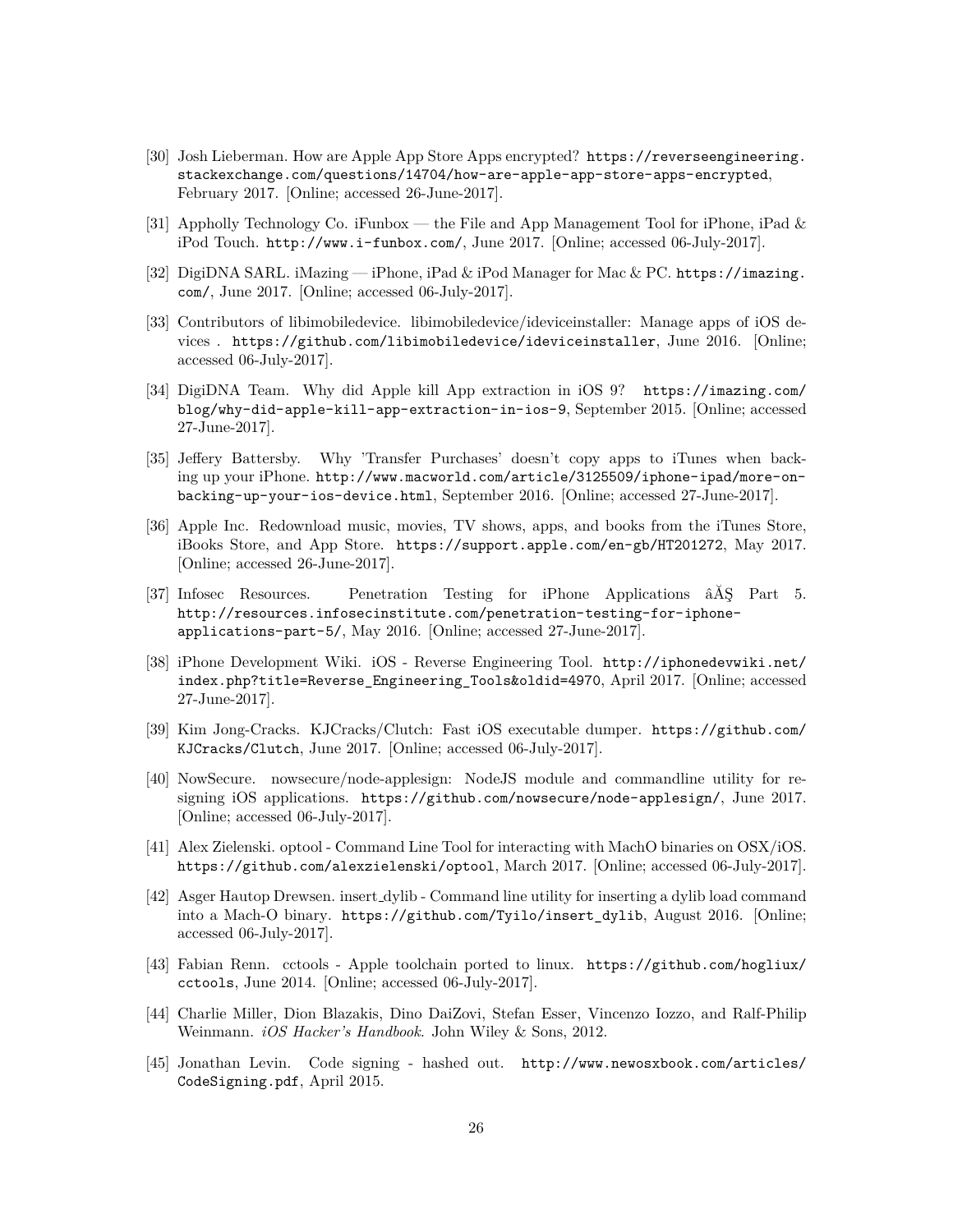- <span id="page-27-0"></span>[46] Apple Inc. macos code signing in depth. [https://developer.apple.com/library/content/](https://developer.apple.com/library/content/technotes/tn2206/_index.html#//apple_ref/doc/uid/DTS40007919-CH1-TNTAG4) [technotes/tn2206/\\_index.html#//apple\\_ref/doc/uid/DTS40007919-CH1-TNTAG4](https://developer.apple.com/library/content/technotes/tn2206/_index.html#//apple_ref/doc/uid/DTS40007919-CH1-TNTAG4), September 2016. [Online; accessed 12-July-2017].
- <span id="page-27-1"></span>[47] NowSecure. maciekish/iReSign: allowing iDevice app bundles files to be signed or resigned with a digital certificate from Apple for distribution. [https://github.com/maciekish/](https://github.com/maciekish/iReSign) [iReSign](https://github.com/maciekish/iReSign), June 2015. [Online; accessed 06-July-2017].
- <span id="page-27-2"></span>[48] Fastlane contributors. Fastlane - iOS and Android Automation for Continuous Delivery. <https://fastlane.tools/>, July 2017. [Online; accessed 06-July-2017].
- <span id="page-27-3"></span>[49] Jonathan Levin. jtool - Taking the O out of otool. [http://newosxbook.com/tools/jtool.](http://newosxbook.com/tools/jtool.html) [html](http://newosxbook.com/tools/jtool.html), July 2017. [Online; accessed 06-July-2017].
- <span id="page-27-4"></span>[50] Sauce Labs. saucelabs/isign: Code sign iOS applications, without proprietary Apple software or hardware. <https://github.com/saucelabs/isign/>, April 2017. [Online; accessed 06- July-2017].
- <span id="page-27-5"></span>[51] Neil Kandalgaonkar. isign issue #1 - saucelabs/isign. [https://github.com/saucelabs/](https://github.com/saucelabs/isign/issues/1) [isign/issues/1](https://github.com/saucelabs/isign/issues/1), March 2016. [Online; accessed 13-July-2017].
- <span id="page-27-6"></span>[52] Mark Wang. ryu2/isign: Code sign iOS applications, without proprietary Apple software or hardware. <https://github.com/ryu2/isign>, June 2017. [Online; accessed 06-July-2017].
- <span id="page-27-7"></span>[53] Apple Inc. App extensions essentials. [https://developer.apple.com/library/content/](https://developer.apple.com/library/content/documentation/General/Conceptual/ExtensibilityPG/index.html#//apple_ref/doc/uid/TP40014214-CH20-SW1) [documentation/General/Conceptual/ExtensibilityPG/index.html#//apple\\_ref/doc/](https://developer.apple.com/library/content/documentation/General/Conceptual/ExtensibilityPG/index.html#//apple_ref/doc/uid/TP40014214-CH20-SW1) [uid/TP40014214-CH20-SW1](https://developer.apple.com/library/content/documentation/General/Conceptual/ExtensibilityPG/index.html#//apple_ref/doc/uid/TP40014214-CH20-SW1), November 2016. [Online; accessed 13-July-2017].
- <span id="page-27-8"></span>[54] Apple Inc. Choosing a Membership. [https://developer.apple.com/support/compare](https://developer.apple.com/support/compare-memberships/)[memberships/](https://developer.apple.com/support/compare-memberships/), 2017. [Online; accessed 08-July-2017].
- <span id="page-27-9"></span>[55] Wikipedia contributors. Certificate signing request — wikipedia, the free encyclopedia. [https://en.wikipedia.org/w/index.php?title=Certificate\\_signing\\_request&](https://en.wikipedia.org/w/index.php?title=Certificate_signing_request&oldid=769412577) [oldid=769412577](https://en.wikipedia.org/w/index.php?title=Certificate_signing_request&oldid=769412577), March 2017. [Online; accessed 11-July-2017].
- <span id="page-27-10"></span>[56] Jonathan Zdziarski. Identifying back doors, attack points, and surveillance mechanisms in ios devices. *Digital Investigation*, 11(1):3–19, 2014.
- <span id="page-27-11"></span>[57] Mathieu Renard. Hacking apple accessories to pown iDevice. [http://2013.](http://2013.hackitoergosum.org/presentations/Day3-04.Hacking%20apple%20accessories%20to%20pown%20iDevices%20%E2%80%93%20Wake%20up%20Neo!%20Your%20phone%20got%20pwnd%20!%20by%20Mathieu%20GoToHack%20RENARD.pdf) [hackitoergosum.org/presentations/Day3-04.Hacking%20apple%20accessories%20to%](http://2013.hackitoergosum.org/presentations/Day3-04.Hacking%20apple%20accessories%20to%20pown%20iDevices%20%E2%80%93%20Wake%20up%20Neo!%20Your%20phone%20got%20pwnd%20!%20by%20Mathieu%20GoToHack%20RENARD.pdf) [20pown%20iDevices%20%E2%80%93%20Wake%20up%20Neo!%20Your%20phone%20got%20pwnd%](http://2013.hackitoergosum.org/presentations/Day3-04.Hacking%20apple%20accessories%20to%20pown%20iDevices%20%E2%80%93%20Wake%20up%20Neo!%20Your%20phone%20got%20pwnd%20!%20by%20Mathieu%20GoToHack%20RENARD.pdf) [20!%20by%20Mathieu%20GoToHack%20RENARD.pdf](http://2013.hackitoergosum.org/presentations/Day3-04.Hacking%20apple%20accessories%20to%20pown%20iDevices%20%E2%80%93%20Wake%20up%20Neo!%20Your%20phone%20got%20pwnd%20!%20by%20Mathieu%20GoToHack%20RENARD.pdf), May 2013. [Online; accessed 28-June-2017].
- <span id="page-27-12"></span>[58] iPhone Dev Team. usbmux. [https://www.theiphonewiki.com/w/index.php?title=](https://www.theiphonewiki.com/w/index.php?title=Usbmux&oldid=49715) [Usbmux&oldid=49715](https://www.theiphonewiki.com/w/index.php?title=Usbmux&oldid=49715), July 2008. [Online; accessed 28-June-2017].
- <span id="page-27-13"></span>[59] Héctor Martín Cantero. iPhone syncing on Linux. [https://marcan.st/2009/10/iphone](https://marcan.st/2009/10/iphone-syncing-on-linux/)[syncing-on-linux/](https://marcan.st/2009/10/iphone-syncing-on-linux/), October 2010. [Online; accessed 28-June-2017].
- <span id="page-27-14"></span>[60] Contributors of libimobiledevice. libimobiledevice - cross-platform software protocol library and tools to communicate with iOS devices natively. <http://www.libimobiledevice.org/>, April 2017. [Online; accessed 06-July-2017].
- <span id="page-27-15"></span>[61] Jey Freeman (Saurik). Cydia Impactor - GUI tool for working with mobile devices. [http:](http://www.cydiaimpactor.com/) [//www.cydiaimpactor.com/](http://www.cydiaimpactor.com/), March 2017. [Online; accessed 06-July-2017].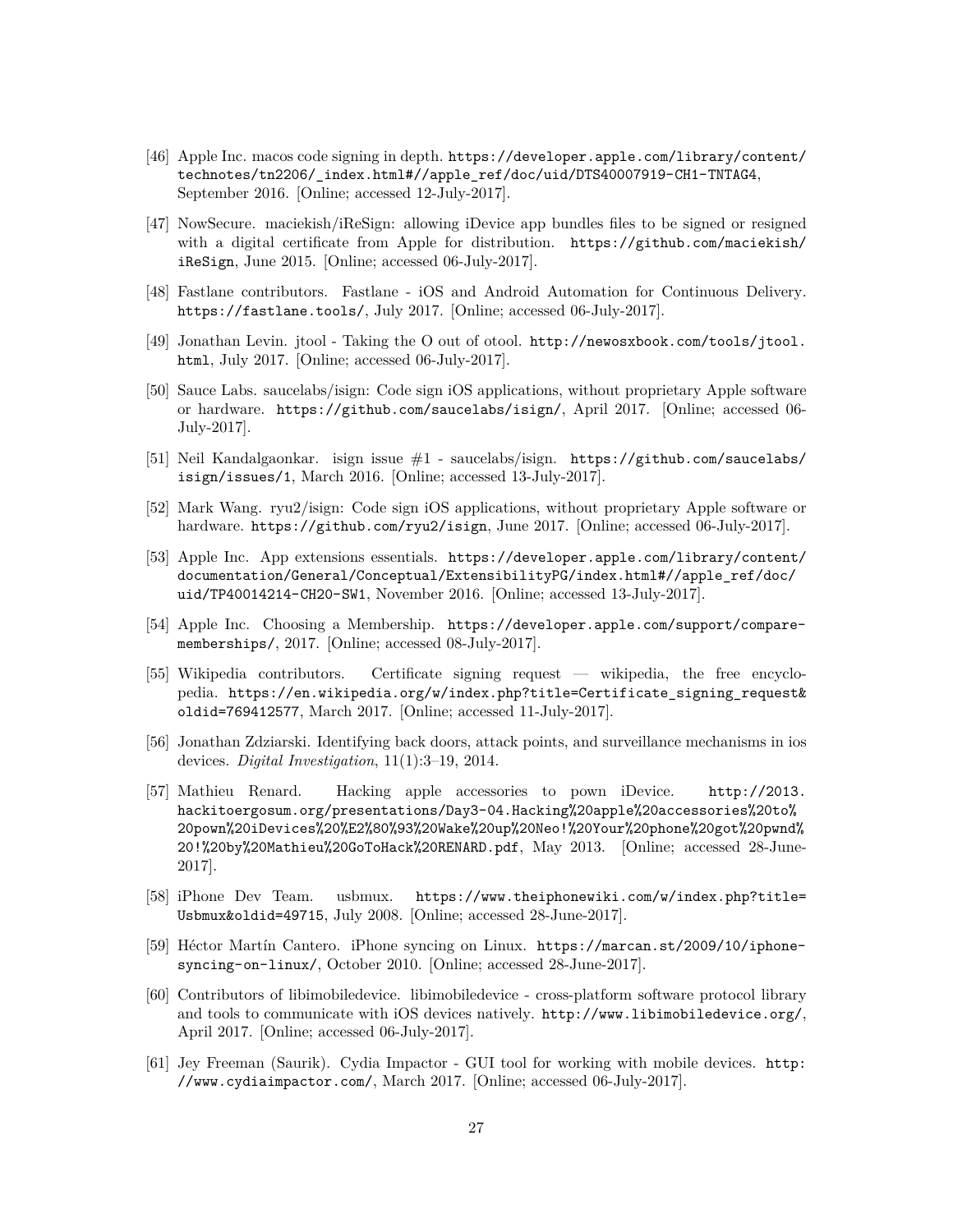- <span id="page-28-0"></span>[62] Bernhard Mueller. Vantage point security - patching and re-signing ios apps. [http://www.](http://www.vantagepoint.sg/blog/85-patching-and-re-signing-ios-apps) [vantagepoint.sg/blog/85-patching-and-re-signing-ios-apps](http://www.vantagepoint.sg/blog/85-patching-and-re-signing-ios-apps), February 2017. [Online; accessed 13-July-2017].
- <span id="page-28-1"></span>[63] Buster Hein. Jailbreaking pioneers say iPhone jailbreaking is dead. [https://www.cultofmac.](https://www.cultofmac.com/490594/jailbreaking-pioneers-say-iphone-jailbreaking-dead/) [com/490594/jailbreaking-pioneers-say-iphone-jailbreaking-dead/](https://www.cultofmac.com/490594/jailbreaking-pioneers-say-iphone-jailbreaking-dead/), June 2017. [Online; accessed 10-July-2017].